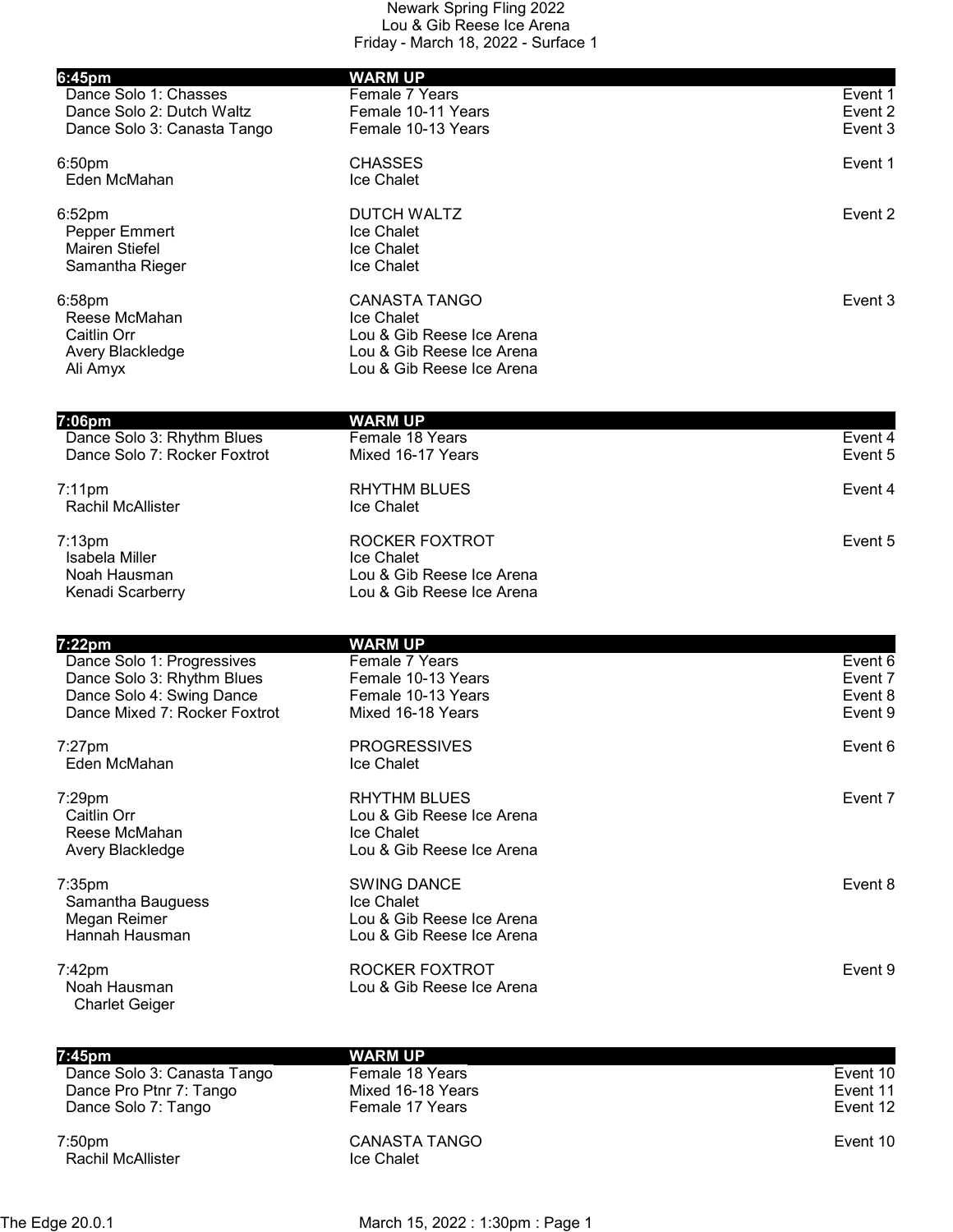|                                                                                      | Newark Spring Fling 2022<br>Lou & Gib Reese Ice Arena<br>Friday - March 18, 2022 - Surface 1   |                                  |
|--------------------------------------------------------------------------------------|------------------------------------------------------------------------------------------------|----------------------------------|
| $7:52$ pm<br>Noah Hausman<br>Abbey Bagent                                            | <b>TANGO</b><br>Lou & Gib Reese Ice Arena                                                      | Event 11                         |
| $7:55$ pm<br>Kenadi Scarberry                                                        | <b>TANGO</b><br>Lou & Gib Reese Ice Arena                                                      | Event 12                         |
| 7:58pm                                                                               | <b>WARM UP</b>                                                                                 |                                  |
| Dance Pro Ptnr 7: Rocker Foxtrot<br>Dance Solo 4: Cha Cha<br>Dance Solo 4: Cha Cha   | Mixed 16-18 Years<br>Female 12-13 Years<br>Female 15 Years                                     | Event 13<br>Event 14<br>Event 15 |
| 8:03pm<br>Noah Hausman<br>Abbey Bagent                                               | ROCKER FOXTROT<br>Lou & Gib Reese Ice Arena                                                    | Event 13                         |
| 8:06pm<br>Megan Reimer<br>Caitlin Orr<br>Avery Blackledge                            | CHA CHA<br>Lou & Gib Reese Ice Arena<br>Lou & Gib Reese Ice Arena<br>Lou & Gib Reese Ice Arena | Event 14                         |
| 8:14pm<br><b>Kate Early</b>                                                          | CHA CHA<br>Ice Chalet                                                                          | Event 15                         |
|                                                                                      |                                                                                                |                                  |
| 8:16pm<br>Dance Solo 4: Fiesta Tango<br>Dance Solo 5: Willow Waltz                   | <b>WARM UP</b><br>Female 13 Years<br>Female 14 Years                                           | Event 16<br>Event 17             |
| 8:21pm<br>Megan Reimer                                                               | <b>FIESTA TANGO</b><br>Lou & Gib Reese Ice Arena                                               | Event 16                         |
| 8:24pm<br>Lillyanna Jacklet                                                          | <b>WILLOW WALTZ</b><br>Ice Chalet                                                              | Event 17                         |
|                                                                                      |                                                                                                |                                  |
| 8:26pm<br>Open Solo FD Gold<br>Open Solo FD Platinum<br><b>Silver Samba Platinum</b> | <b>WARM UP</b><br>Female 17-18 Years<br>Female 18 Years<br>Female 18 Years                     | Event 18<br>Event 19<br>Event 20 |
| 8:31pm<br>Kenadi Scarberry<br><b>Charlet Geiger</b>                                  | OPEN SOLO FD GOLD<br>Lou & Gib Reese Ice Arena<br>Lou & Gib Reese Ice Arena                    | Event 18                         |
|                                                                                      |                                                                                                |                                  |
| 8:36pm<br>Kaitlyn Nash                                                               | OPEN SOLO FD PLATINUM<br>Lou & Gib Reese Ice Arena                                             | Event 19                         |
| 8:39pm<br>Abbey Bagent                                                               | SILVER SAMBA PLATINUM<br>Lou & Gib Reese Ice Arena                                             | Event 20                         |

8:40pm **END OF DAYS EVENTS**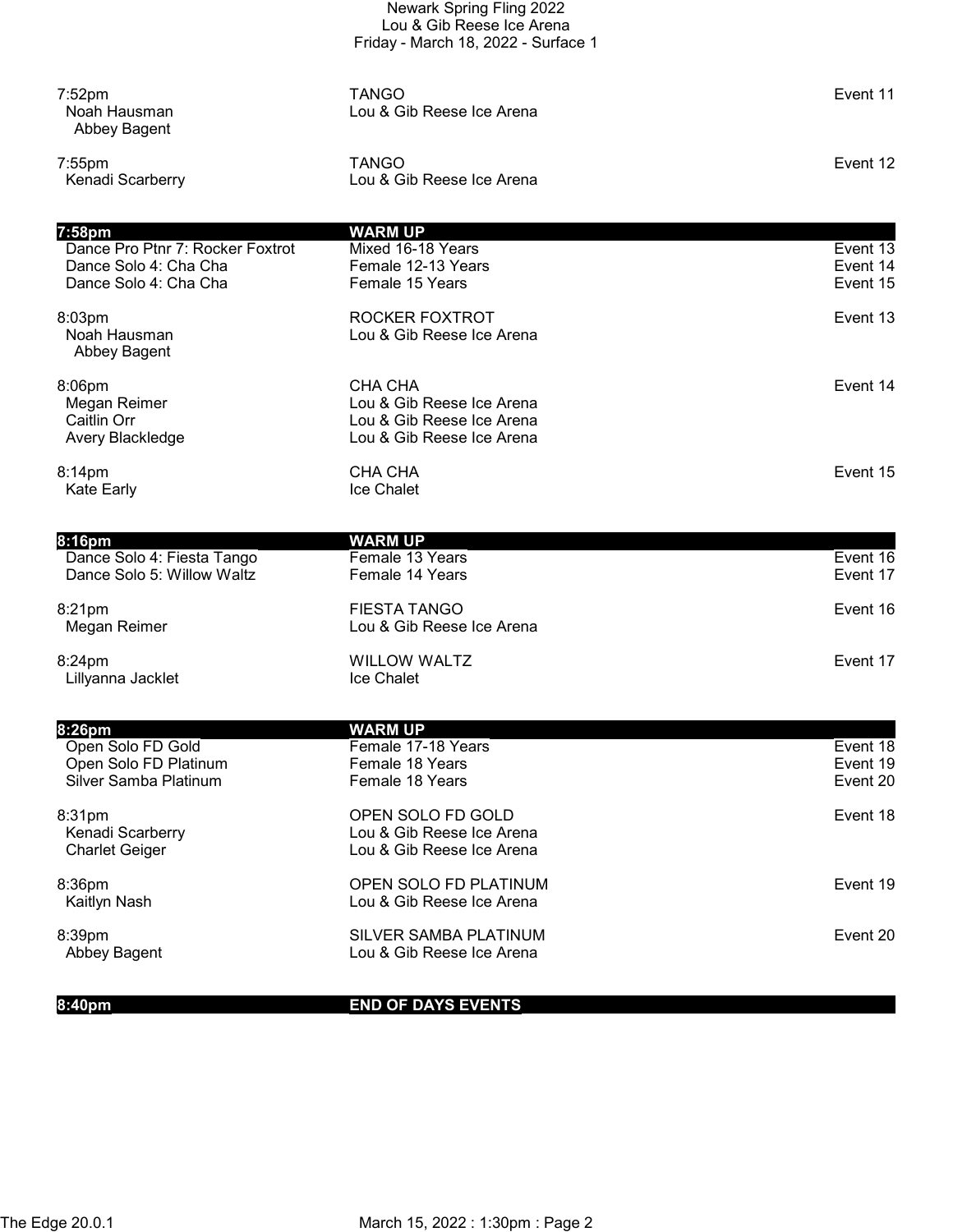| 8:00am                                    | <b>WARM UP</b>                                          |           |
|-------------------------------------------|---------------------------------------------------------|-----------|
| Solo Comp. Beta                           | Female 7 Years                                          | Event 21A |
| Solo Comp. Gamma                          | Female 5 Years                                          | Event 21B |
| Solo Comp. Gamma                          | Female 15 Years                                         | Event 22A |
| Solo Comp. Delta                          | Mixed 7-8 Years                                         | Event 22B |
| 8:03am                                    | SOLO COMP. BETA: ARENA RIGHT                            | Event 21A |
| Alina Orlovskyy                           | Ice Chalet                                              |           |
| 8:03am                                    | SOLO COMP. GAMMA: ARENA LEFT                            | Event 21B |
| <b>Barbara Nicks</b>                      | Ice Chalet                                              |           |
| 8:04am                                    | SOLO COMP. GAMMA: ARENA RIGHT                           | Event 22A |
| Sarah Goldsberry                          | <b>Ice Chalet</b>                                       |           |
|                                           |                                                         |           |
| 8:04am<br>Eden McMahan                    | SOLO COMP. DELTA: ARENA LEFT<br>Ice Chalet              | Event 22B |
| <b>Colton Jarrett</b>                     | Ice Chalet                                              |           |
|                                           |                                                         |           |
| 8:07am                                    | <b>WARM UP</b>                                          |           |
| Solo Comp. FS1                            | Female 9-10 Years                                       | Event 23A |
| Solo Comp. FS1                            | Mixed 11-12 Years                                       | Event 23B |
| 8:10am                                    | SOLO COMP. FS1: ARENA RIGHT                             | Event 23A |
| Callie Boucher                            | Lou & Gib Reese Ice Arena                               |           |
| <b>Allison Reynolds</b>                   | Ice Chalet                                              |           |
| Reese McMahan                             | Ice Chalet                                              |           |
| <b>Emily Reimer</b>                       | Lou & Gib Reese Ice Arena<br>Ice Chalet                 |           |
| Kyleigh Pinkston<br><b>Mairen Stiefel</b> | Ice Chalet                                              |           |
|                                           |                                                         |           |
| 8:10am<br><b>Chandler Potts</b>           | SOLO COMP. FS1: ARENA LEFT<br>Lou & Gib Reese Ice Arena | Event 23B |
| Isabelle Swindeman                        | Ice Chalet                                              |           |
| Analeigh Roy                              | Lou & Gib Reese Ice Arena                               |           |
| Shan Chohan                               | Ice Chalet                                              |           |
|                                           |                                                         |           |
| 8:19am<br>Solo Comp. FS2                  | <b>WARM UP</b><br>Mixed 8-9 Years                       | Event 24A |
| Solo Comp. FS2                            | Female 18 Years-Adult                                   | Event 24B |
| Solo Comp. FS3                            | Female 11 Years                                         | Event 25A |
| Solo Comp. FS3                            | Female 13-16 Years                                      | Event 25B |
| 8:22am                                    | SOLO COMP. FS2 : ARENA RIGHT                            | Event 24A |
| Isaac Hausman                             | Lou & Gib Reese Ice Arena                               |           |
| <b>Melody Martin</b>                      | Lou & Gib Reese Ice Arena                               |           |
| 8:22am                                    | SOLO COMP. FS2: ARENA LEFT                              | Event 24B |
| <b>Rachil McAllister</b>                  | Ice Chalet                                              |           |
| <b>Stacey Gilbert</b>                     | <b>Chiller Easton</b>                                   |           |
| 8:25am                                    | SOLO COMP. FS3: ARENA RIGHT                             | Event 25A |
| <b>Ady Martin</b>                         | Lou & Gib Reese Ice Arena                               |           |
| Karina Liskooka                           | <b>Skating Club of Greater Youngstown</b>               |           |
| 8:25am                                    | SOLO COMP. FS3: ARENA LEFT                              | Event 25B |
| Ella Edds                                 | Lou & Gib Reese Ice Arena                               |           |
| Reagan Murphy                             | Ice Chalet                                              |           |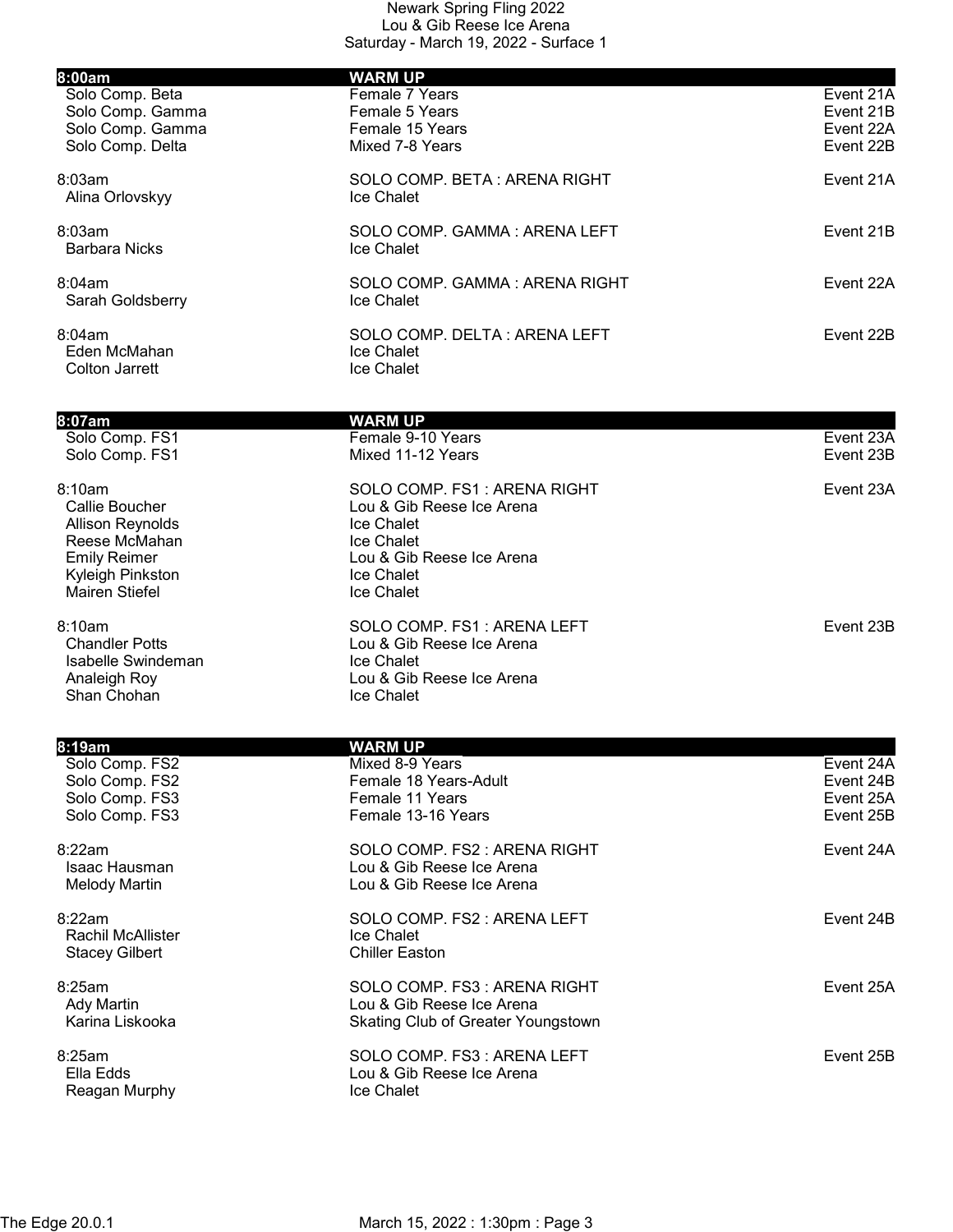| 8:28am                                                                                  | <b>WARM UP</b>                                                                                                                   |                                  |
|-----------------------------------------------------------------------------------------|----------------------------------------------------------------------------------------------------------------------------------|----------------------------------|
| Solo Comp. FS4<br>Solo Comp. FS4                                                        | Mixed 11-12 Years<br>Female 13-16 Years                                                                                          | Event 26A<br>Event 26B           |
| 8:31am<br>Madeleine Darby<br>Evan Goddard<br>Ella Schall<br>Caitlin Orr                 | SOLO COMP. FS4 : ARENA RIGHT<br>Ice Chalet<br>Southgate<br>Lou & Gib Reese Ice Arena<br>Lou & Gib Reese Ice Arena                | Event 26A                        |
| 8:31am<br>Avery Blackledge<br>Evelyn Hawkey<br>Katelyn Koklich<br>Hannah Hausman        | SOLO COMP. FS4 : ARENA LEFT<br>Lou & Gib Reese Ice Arena<br>Ice Chalet<br>Lou & Gib Reese Ice Arena<br>Lou & Gib Reese Ice Arena | Event 26B                        |
| 8:37am                                                                                  | <b>WARM UP</b>                                                                                                                   |                                  |
| Solo Comp. FS5<br>Solo Comp. FS6                                                        | Female 14-16 Years<br>Female 15-16 Years                                                                                         | Event 27<br>Event 28             |
| 8:40am<br>Joanna Bailey<br><b>Brianna Hales</b><br><b>Adelynn Hales</b><br>Grace Graham | SOLO COMP. FS5<br>Lou & Gib Reese Ice Arena<br>Southgate<br>Southgate<br>Ice Chalet                                              | Event 27                         |
| 8:46am<br>Lena Hales<br>Aevry Coffman                                                   | SOLO COMP. FS6<br>Southgate<br>Southgate                                                                                         | Event 28                         |
| 8:50am                                                                                  | <b>WARM UP</b>                                                                                                                   |                                  |
| Pairs 1<br>Pairs 1<br><b>Family Spotlight</b>                                           | Mixed 8-9 Years<br>Mixed 14-18 Years<br>Family                                                                                   | Event 29<br>Event 30<br>Event 31 |
| 8:55am<br><b>Isaac Hausman</b><br><b>Melody Martin</b>                                  | PAIRS <sub>1</sub><br>Lou & Gib Reese Ice Arena                                                                                  | Event 29                         |
| 8:58am<br><b>Emily Higgins</b><br>Austin Johnson                                        | PAIRS <sub>1</sub><br>Lou & Gib Reese Ice Arena                                                                                  | Event 30                         |
| 9:00am<br><b>Stacey Gilbert</b><br>Kathryn Gilbert                                      | <b>FAMILY SPOTLIGHT</b><br><b>Chiller Easton</b>                                                                                 | Event 31                         |

Isabella Birman Southgate Sophia Hornisch

| 9:05am      | <b>WARM UP</b>   |          |
|-------------|------------------|----------|
| Tot 4       | Female 4 Years   | Event 32 |
| Alpha       | Male 7 Years     | Event 33 |
| Alpha       | Female 15 Years  | Event 34 |
| <b>Beta</b> | Female 7-9 Years | Event 35 |
| Gamma       | Female 5-7 Years | Event 36 |
| Gamma       | Female 15 Years  | Event 37 |
| Delta       | Female 7 Years   | Event 38 |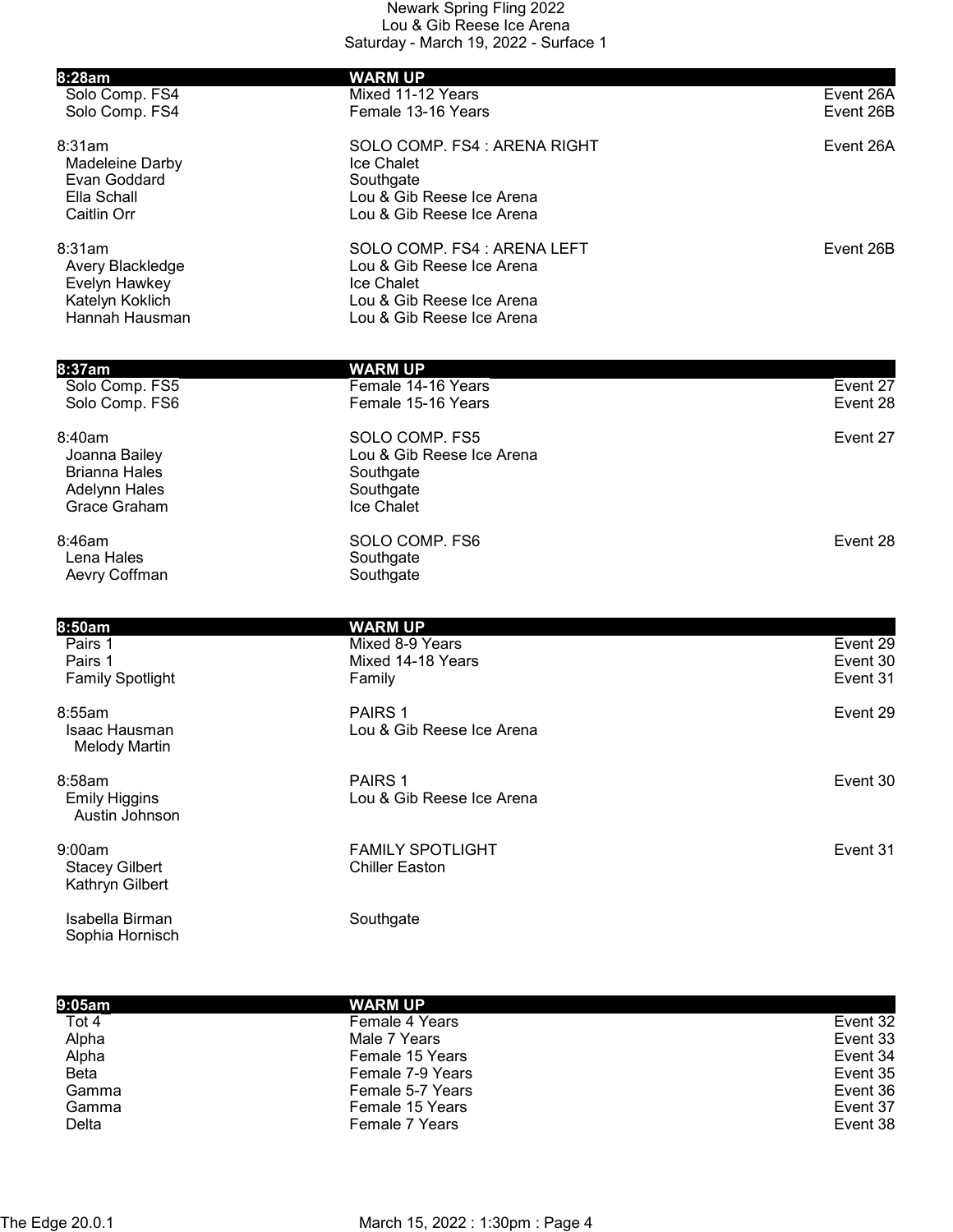| 9:10am<br><b>Elizabeth Ayele</b>                                                                              | TOT <sub>4</sub><br><b>Chiller Easton</b>                                                                                     | Event 32             |
|---------------------------------------------------------------------------------------------------------------|-------------------------------------------------------------------------------------------------------------------------------|----------------------|
| 9:12am<br><b>William Bauguess</b>                                                                             | <b>ALPHA</b><br>Ice Chalet                                                                                                    | Event 33             |
| 9:14am<br>Ayla Roe                                                                                            | <b>ALPHA</b><br>Lou & Gib Reese Ice Arena                                                                                     | Event 34             |
| 9:16am<br>Alina Orlovskyy<br>Evelyn Swindeman                                                                 | <b>BETA</b><br>Ice Chalet<br>Ice Chalet                                                                                       | Event 35             |
| 9:20am<br><b>Barbara Nicks</b><br><b>Whitley Bauguess</b>                                                     | <b>GAMMA</b><br>Ice Chalet<br>Ice Chalet                                                                                      | Event 36             |
| 9:24am<br>Sarah Goldsberry                                                                                    | <b>GAMMA</b><br>Ice Chalet                                                                                                    | Event 37             |
| 9:26am<br>Eden McMahan                                                                                        | <b>DELTA</b><br>Ice Chalet                                                                                                    | Event 38             |
|                                                                                                               |                                                                                                                               |                      |
| 9:28am                                                                                                        | <b>WARM UP</b>                                                                                                                |                      |
| Freestyle 1<br>Freestyle 1                                                                                    | Female 9-10 Years<br>Female 11 Years                                                                                          | Event 39<br>Event 40 |
| 9:33am<br><b>Emily Reimer</b><br>Callie Boucher<br><b>Mairen Stiefel</b><br>Reese McMahan<br>Kyleigh Pinkston | <b>FREESTYLE 1</b><br>Lou & Gib Reese Ice Arena<br>Lou & Gib Reese Ice Arena<br>Ice Chalet<br>Ice Chalet<br><b>Ice Chalet</b> | Event 39             |
| 9:46am<br>Isabelle Swindeman<br><b>Chandler Potts</b>                                                         | <b>FREESTYLE 1</b><br>Ice Chalet<br>Lou & Gib Reese Ice Arena                                                                 | Event 40             |
| 9:51am                                                                                                        | <b>WARM UP</b>                                                                                                                |                      |
| Freestyle 2                                                                                                   | Male 8 Years                                                                                                                  | Event 41             |
| Freestyle 2                                                                                                   | Female 9 Years                                                                                                                | Event 42             |
| Freestyle 2<br>Freestyle 3                                                                                    | Female 18 Years                                                                                                               | Event 43             |
|                                                                                                               | Female 9 Years                                                                                                                | Event 44             |

| Freestyle 3   | Female 11-13 Years        |
|---------------|---------------------------|
| $9:56$ am     | FREESTYLE 2               |
| Isaac Hausman | Lou & Gib Reese Ice Arena |
| $9:58$ am     | FREESTYLE 2               |
| Melody Martin | Lou & Gib Reese Ice Arena |

10:01am FREESTYLE 2 Event 43 Rachil McAllister

10:03am FREESTYLE 3 Event 44 Lily Mitchell<br>
Hannah Rieger<br>
Hannah Rieger<br>
Ice Chalet Hannah Rieger

Female 11-13 Years **Exercise 3 Female 11-13 Years** Event 45

PREESTYLE 2 Event 41

FREESTYLE 2 Event 42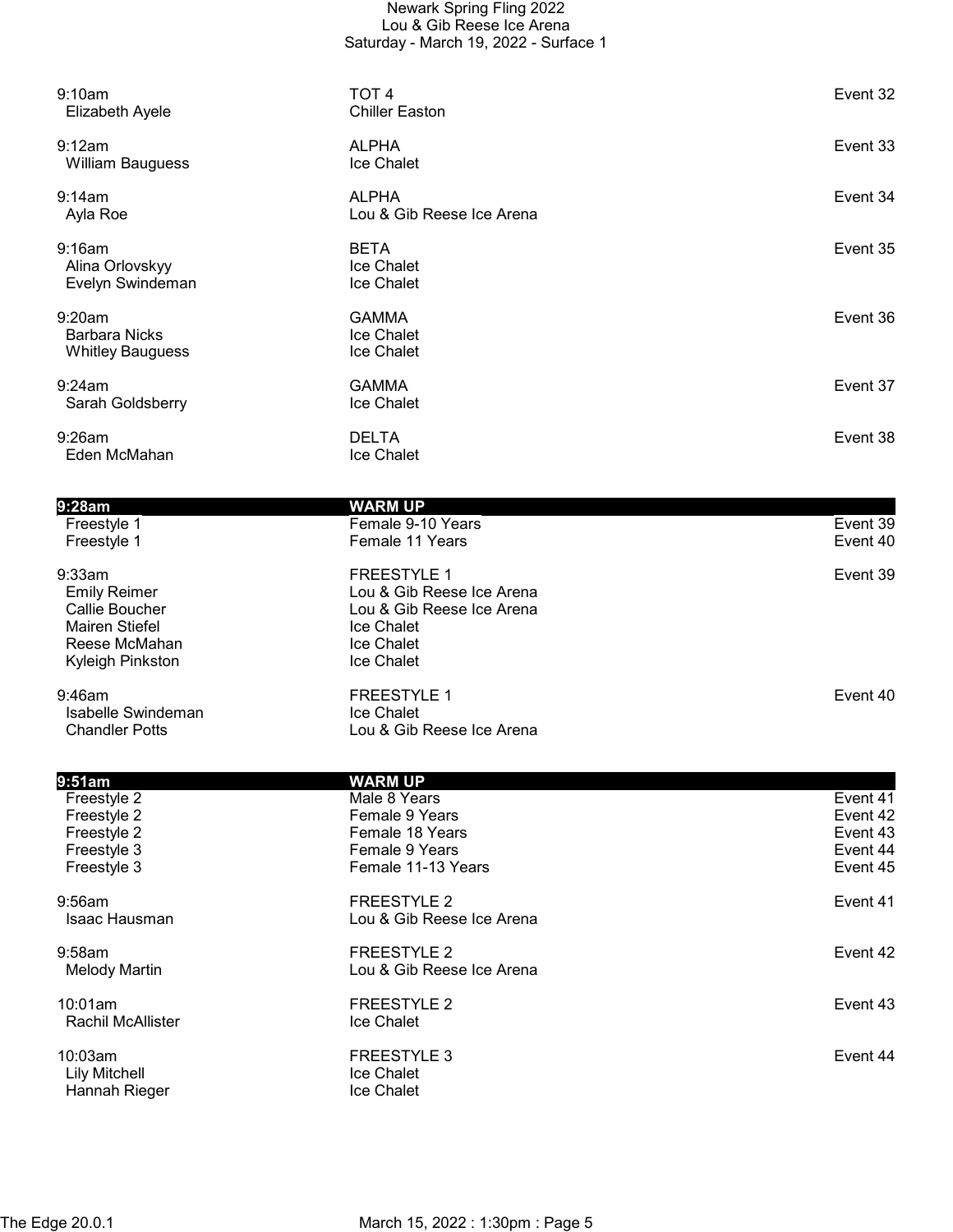Samantha Rieger<br>Ella Edds Ava Burleson

10:08am FREESTYLE 3 Event 45 Skating Club of Greater Youngstown<br>Ice Chalet Lou & Gib Reese Ice Arena<br>Ice Chalet

10:18am RESURFACE

| 10:33am<br>Freestyle 5                   | <b>WARM UP</b><br>Female 14 Years               | Event 46             |
|------------------------------------------|-------------------------------------------------|----------------------|
| Freestyle 5                              | Female 17-18 Years                              | Event 47             |
|                                          |                                                 |                      |
| 10:38am<br><b>Emily Higgins</b>          | <b>FREESTYLE 5</b><br>Lou & Gib Reese Ice Arena | Event 46             |
| Joanna Bailey                            | Lou & Gib Reese Ice Arena                       |                      |
|                                          |                                                 |                      |
| 10:44am<br><b>Charlet Geiger</b>         | <b>FREESTYLE 5</b><br>Lou & Gib Reese Ice Arena | Event 47             |
| Macy LaCourse                            | Southgate                                       |                      |
|                                          |                                                 |                      |
| 10:50am                                  | <b>WARM UP</b>                                  |                      |
| Freestyle 4                              | Female 13 Years                                 | Event 48             |
| 10:55am                                  | <b>FREESTYLE 4</b>                              | Event 48             |
| Ali Amyx                                 | Lou & Gib Reese Ice Arena                       |                      |
| Megan Reimer                             | Lou & Gib Reese Ice Arena                       |                      |
| Avery Blackledge                         | Lou & Gib Reese Ice Arena                       |                      |
| Hannah Hausman                           | Lou & Gib Reese Ice Arena                       |                      |
| <b>Alex Gowans</b>                       | Lou & Gib Reese Ice Arena                       |                      |
|                                          |                                                 |                      |
| 11:10am<br>Freestyle 4                   | <b>WARM UP</b><br>Female 10-12 Years            | Event 49             |
| Freestyle 4                              | Female 16 Years                                 | Event 50             |
|                                          |                                                 |                      |
| 11:15am                                  | <b>FREESTYLE 4</b>                              | Event 49             |
| Ella Schall<br>Samantha Bauguess         | Lou & Gib Reese Ice Arena<br>Ice Chalet         |                      |
| Madeleine Darby                          | Ice Chalet                                      |                      |
| Caitlin Orr                              | Lou & Gib Reese Ice Arena                       |                      |
| <b>Hadley Parish</b>                     | Southgate                                       |                      |
| 11:30am                                  | <b>FREESTYLE 4</b>                              | Event 50             |
| Evelyn Hawkey                            | Ice Chalet                                      |                      |
|                                          |                                                 |                      |
| 11:33am                                  | <b>WARM UP</b>                                  |                      |
| Open Pairs Bronze                        | Mixed 16-18 Years                               | Event 51             |
| Pairs 6                                  | Mixed 16-20 Years                               | Event 52             |
| <b>Artistic Bronze</b><br>Open FS Bronze | Female Adult<br><b>Female Adult</b>             | Event 53<br>Event 54 |
|                                          |                                                 |                      |
| 11:38am                                  | <b>OPEN PAIRS BRONZE</b>                        | Event 51             |
| Noah Hausman                             | Lou & Gib Reese Ice Arena                       |                      |
| <b>Charlet Geiger</b>                    |                                                 |                      |
| Austin Johnson<br>Abbey Bagent           | Lou & Gib Reese Ice Arena                       |                      |
|                                          |                                                 |                      |
| 11:44am                                  | PAIRS <sub>6</sub>                              | Event 52             |
| Isabela Miller                           | Ice Chalet                                      |                      |
| Jeshua Jacklet                           |                                                 |                      |

The Edge 20.0.1 March 15, 2022 : 1:30pm : Page 6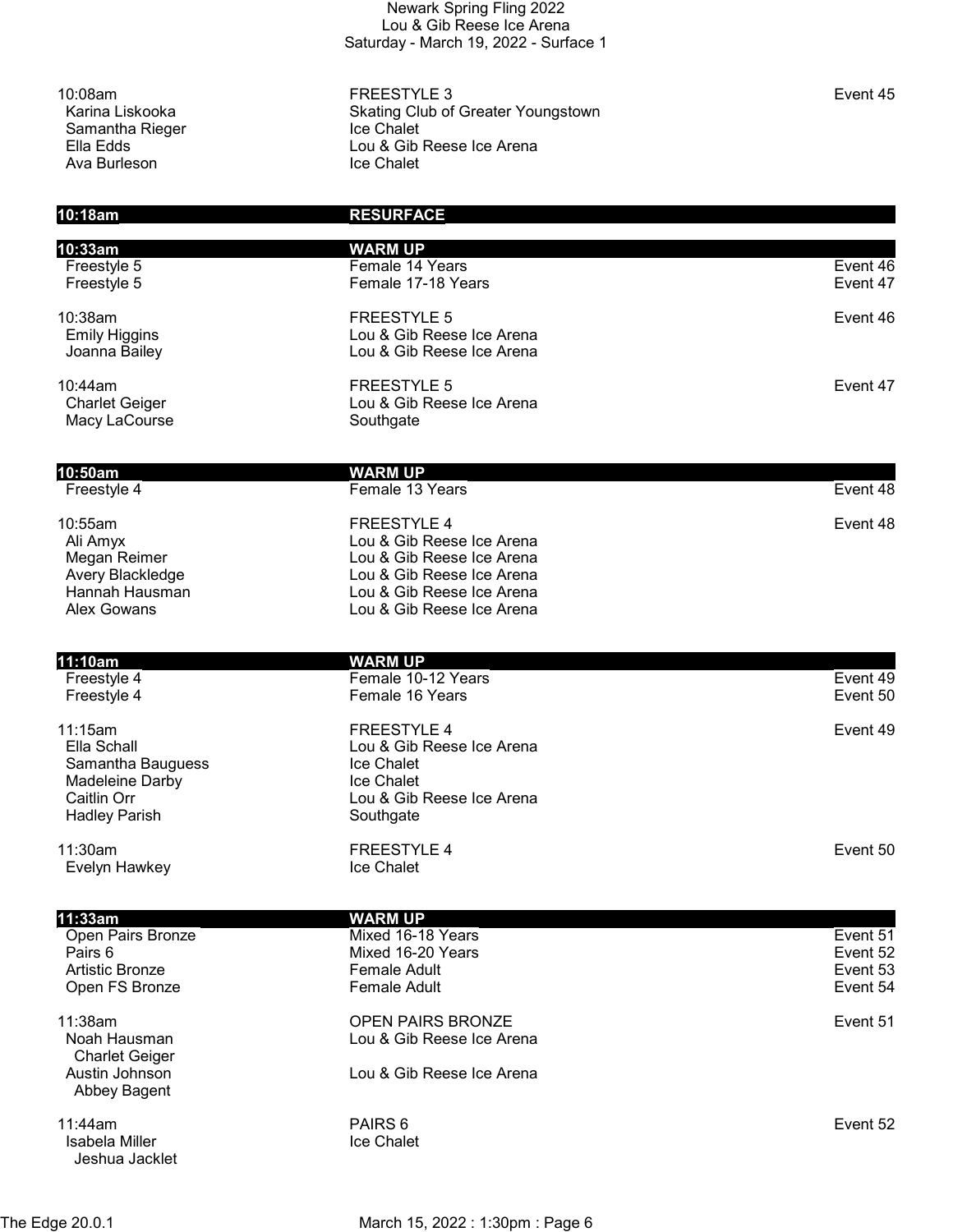Stacey Gilbert<br>Jill Frey

11:48am ARTISTIC BRONZE Event 53 Lou & Gib Reese Ice Arena

11:51am OPEN FS BRONZE Event 54 Chiller Easton

| 11:57am                     | <b>WARM UP</b>              |          |
|-----------------------------|-----------------------------|----------|
| <b>Stroking Alpha</b>       | Female 7-9 Years            | Event 55 |
| <b>Stroking Alpha</b>       | Female 15 Years             | Event 56 |
| <b>Stroking Beta</b>        | Female 7-9 Years            | Event 57 |
| <b>Stroking Gamma</b>       | Female 15 Years             | Event 58 |
| <b>Stroking Gamma-Delta</b> | Mixed 7-8 Years             | Event 59 |
| 11:57am                     | <b>STROKING ALPHA</b>       | Event 55 |
| Cameron Sohovich            | Lou & Gib Reese Ice Arena   |          |
| Iylah Kruise                | Lou & Gib Reese Ice Arena   |          |
| <b>Madeline Turpin</b>      | Lou & Gib Reese Ice Arena   |          |
| 11:57am                     | <b>STROKING ALPHA</b>       | Event 56 |
| Ayla Roe                    | Lou & Gib Reese Ice Arena   |          |
| 11:57am                     | <b>STROKING BETA</b>        | Event 57 |
| Alina Orlovskyy             | Ice Chalet                  |          |
| Nora Fussell                | Lou & Gib Reese Ice Arena   |          |
| Lilah Hirtzinger            | Lou & Gib Reese Ice Arena   |          |
| Evelyn Swindeman            | Ice Chalet                  |          |
| 11:57am                     | <b>STROKING GAMMA</b>       | Event 58 |
| Sarah Goldsberry            | Ice Chalet                  |          |
|                             |                             |          |
| 11:57am                     | <b>STROKING GAMMA-DELTA</b> | Event 59 |
| <b>Whitley Bauguess</b>     | Ice Chalet                  |          |
| Eden McMahan                | Ice Chalet                  |          |
| Colton Jarrett              | Ice Chalet                  |          |

## 12:22pm RESURFACE

| 12:37pm                                 | <b>WARM UP</b>                                 |          |
|-----------------------------------------|------------------------------------------------|----------|
| Lt. Ent. Spot. Tot 2                    | Female 6 Years                                 | Event 60 |
| Lt. Ent. Spot. Alpha                    | Female 7 Years                                 | Event 61 |
| Char. Spot. Alpha                       | Mixed 7-9 Years                                | Event 62 |
| Drama Spot. Alpha                       | Female 9 Years                                 | Event 63 |
| Lt. Ent. Spot. Beta-Gamma               | Female 5-7 Years                               | Event 64 |
| Char. Spot. Gamma                       | Female 10 Years                                | Event 65 |
| Char. Spot. Delta                       | Male 8 Years                                   | Event 66 |
| 12:42pm<br><b>Riley Emmert</b>          | LT. ENT. SPOT. TOT 2<br>Ice Chalet             | Event 60 |
| 12:44pm                                 | LT. ENT. SPOT. ALPHA                           | Event 61 |
| Sophia Hornisch                         | Southgate                                      |          |
| Cameron Sohovich                        | Lou & Gib Reese Ice Arena                      |          |
|                                         |                                                |          |
| 12:48pm                                 | CHAR. SPOT. ALPHA<br>Lou & Gib Reese Ice Arena | Event 62 |
| Iylah Kruise<br><b>William Bauguess</b> | Ice Chalet                                     |          |
|                                         |                                                |          |
| 12:52pm                                 | DRAMA SPOT. ALPHA                              | Event 63 |
| <b>Madeline Turpin</b>                  | Lou & Gib Reese Ice Arena                      |          |
|                                         |                                                |          |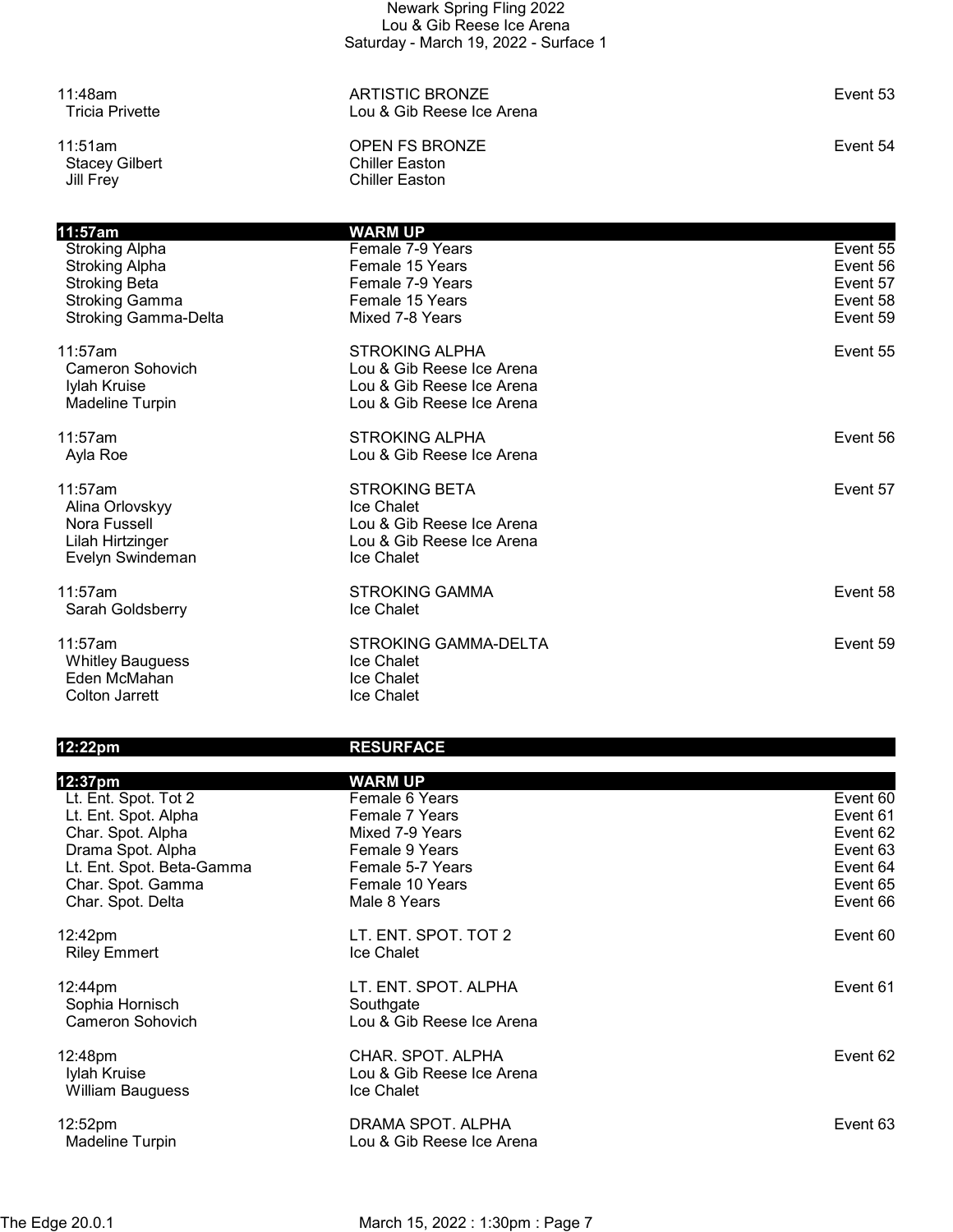|                                                                                | Newark Spring Fling 2022<br>Lou & Gib Reese Ice Arena<br>Saturday - March 19, 2022 - Surface 1 |          |
|--------------------------------------------------------------------------------|------------------------------------------------------------------------------------------------|----------|
| 12:54 <sub>pm</sub><br>Alina Orlovskyy<br>Nora Fussell<br><b>Barbara Nicks</b> | LT. ENT. SPOT. BETA-GAMMA<br>Ice Chalet<br>Lou & Gib Reese Ice Arena<br>Ice Chalet             | Event 64 |
| 1:00 <sub>pm</sub><br><b>Emily Adams</b>                                       | CHAR. SPOT. GAMMA<br>Lou & Gib Reese Ice Arena                                                 | Event 65 |
| $1:02$ pm<br><b>Colton Jarrett</b>                                             | CHAR. SPOT. DELTA<br>Ice Chalet                                                                | Event 66 |
| $1:04$ pm                                                                      | <b>WARM UP</b>                                                                                 |          |
| Jump & Spin Gold                                                               | Mixed 15-20 Years                                                                              | Event 67 |
| $1:07$ pm<br>Aevry Coffman<br>Natalie Slowik                                   | <b>JUMP &amp; SPIN GOLD</b><br>Southgate                                                       | Event 67 |
| Noah Hausman<br>Abbey Bagent                                                   | Lou & Gib Reese Ice Arena                                                                      |          |
| Jaedyn Sobota<br><b>Bonnie Dudley</b>                                          | Ice Chalet                                                                                     |          |
| Jeshua Jacklet<br><b>Shannon Davis</b>                                         | Ice Chalet                                                                                     |          |
| Lena Hales<br><b>Chloe Scott</b>                                               | Southgate                                                                                      |          |

| $1:19$ pm                              | WARM UP                                    |           |
|----------------------------------------|--------------------------------------------|-----------|
| Jump & Spin Silver                     | Mixed 10-12 Years                          | Event 68A |
| Jump & Spin Silver                     | Female 13-16 Years                         | Event 68B |
| $1:22$ pm                              | <b>JUMP &amp; SPIN SILVER: ARENA RIGHT</b> | Event 68A |
| Nora Winters<br>Caitlin Orr            | Lou & Gib Reese Ice Arena                  |           |
| Samantha Bauguess<br>Samantha Rieger   | Ice Chalet                                 |           |
| Preslie Armos<br>Evan Goddard          | Southgate                                  |           |
| Ady Martin<br>Ella Schall              | Lou & Gib Reese Ice Arena                  |           |
| $1:22$ pm                              | JUMP & SPIN SILVER : ARENA LEFT            | Event 68B |
| Hannah Hausman<br><b>Emily Higgins</b> | Lou & Gib Reese Ice Arena                  |           |
| Kate Early<br>Hannah Benson            | Ice Chalet                                 |           |
| Avery Blackledge<br>Joanna Bailey      | Lou & Gib Reese Ice Arena                  |           |

| 1:32 <sub>pm</sub><br>Jump & Spin Low<br>Jump & Spin Bronze | <b>WARM UP</b><br>Mixed 5-8 Years<br>Mixed 8 Years-Adult     | Event 69A<br>Event 69B |
|-------------------------------------------------------------|--------------------------------------------------------------|------------------------|
| $1:35$ pm<br><b>Barbara Nicks</b>                           | <b>JUMP &amp; SPIN LOW: ARENA RIGHT</b><br><b>Ice Chalet</b> | Event 69A              |
| Alina Orlovskyy<br>Eden McMahan<br><b>Whitley Bauguess</b>  | Ice Chalet                                                   |                        |
| <b>William Bauguess</b><br>Colton Jarrett                   | Ice Chalet                                                   |                        |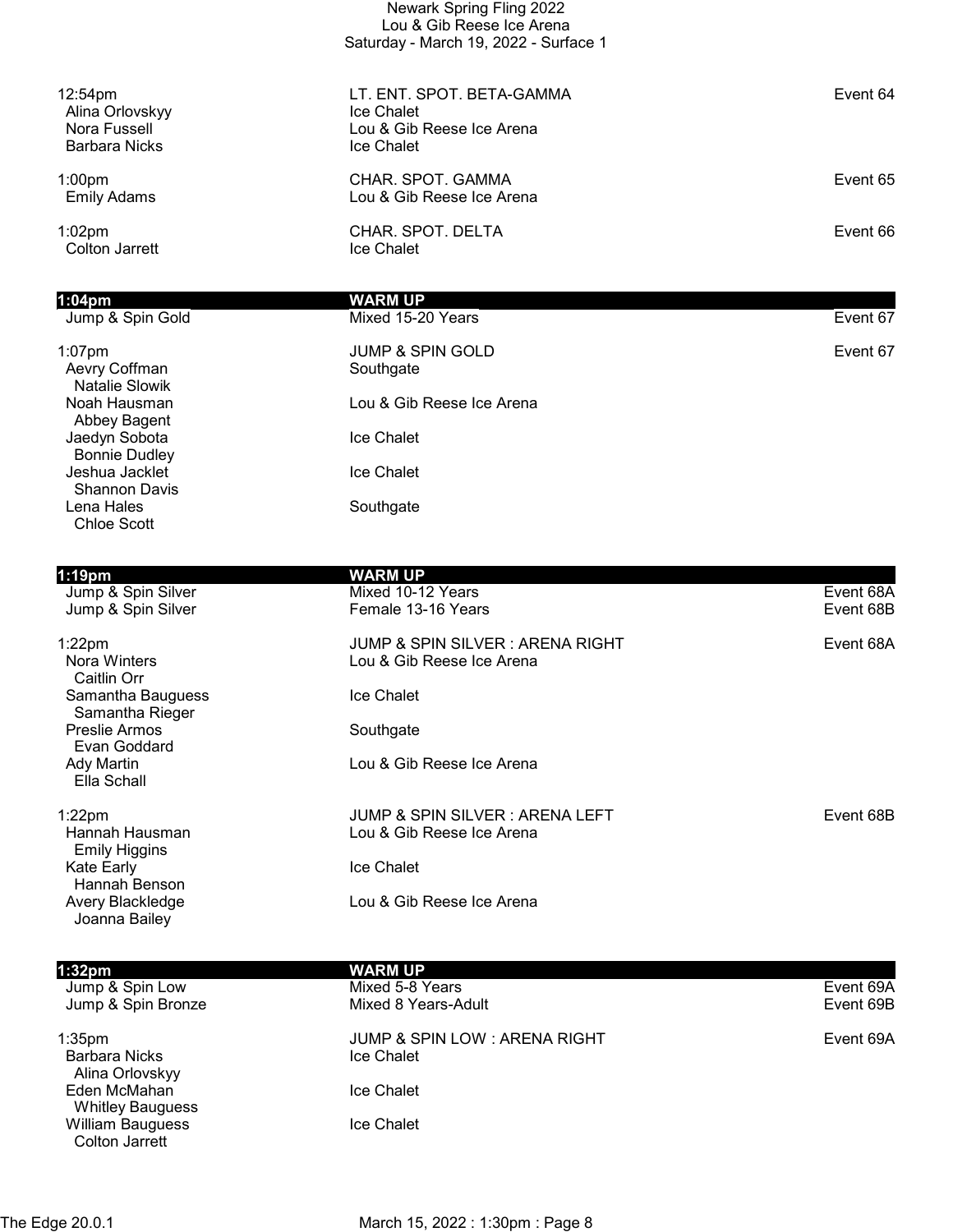| Newark Spring Fling 2022              |  |  |
|---------------------------------------|--|--|
| Lou & Gib Reese Ice Arena             |  |  |
| Saturday - March 19, 2022 - Surface 1 |  |  |

| 1:35 <sub>pm</sub><br>Evelyn Swindeman<br>Isabelle Swindeman | JUMP & SPIN BRONZE: ARENA LEFT<br>Ice Chalet | Event 69B |
|--------------------------------------------------------------|----------------------------------------------|-----------|
| Kathryn Gilbert<br><b>Stacey Gilbert</b>                     | <b>Chiller Easton</b>                        |           |
| Hannah Rieger<br><b>Allison Reynolds</b>                     | Ice Chalet                                   |           |
| <b>Isaac Hausman</b><br><b>Melody Martin</b>                 | Lou & Gib Reese Ice Arena                    |           |
| Callie Boucher<br><b>Chandler Potts</b>                      | Lou & Gib Reese Ice Arena                    |           |
| 1:45 <sub>pm</sub>                                           | <b>WARM UP</b>                               |           |
| Couples Spot. Lt. Ent. Silver                                | Female 13-14 Years                           | Event 70  |
| Couples Spot. Lt. Ent. Gold                                  | Mixed 16-18 Years                            | Event 71  |
| 1:50 <sub>pm</sub>                                           | COUPLES SPOT. LT. ENT. SILVER                | Event 70  |
| Josie Jarrett<br>Lillyanna Jacklet                           | Ice Chalet                                   |           |
| Hannah Hausman                                               | Lou & Gib Reese Ice Arena                    |           |

1:55pm COUPLES SPOT. LT. ENT. GOLD Event 71 Austin Johnson Lena Hales **Southgate** Southgate Chloe Scott

Emily Higgins

2:33pm WARM UP

2:38pm INTERP. FS4 Event 74 Samantha Bauguess<br>
Nora Winters<br>
Nora Winters<br>
1990 - Saman Lou & Gib

2:44pm INTERP. FS5 Event 75 Grace Graham **Ice Chalet** 

#### 2:01pm RESURFACE

Lou & Gib Reese Ice Arena

| 2:16pm            | <b>WARM UP</b>                            |          |
|-------------------|-------------------------------------------|----------|
| Interp. FS2-3     | Female 9-11 Years                         | Event 72 |
| Interp. FS3       | Female 14-16 Years                        | Event 73 |
| 2:21pm            | INTERP. FS2-3                             | Event 72 |
| Samantha Rieger   | Ice Chalet                                |          |
| Melody Martin     | Lou & Gib Reese Ice Arena                 |          |
| Hannah Rieger     | <b>Ice Chalet</b>                         |          |
| Karina Liskooka   | <b>Skating Club of Greater Youngstown</b> |          |
| 2:29pm            | <b>INTERP. FS3</b>                        | Event 73 |
| Reagan Murphy     | <b>Ice Chalet</b>                         |          |
| Lillyanna Jacklet | <b>Ice Chalet</b>                         |          |
|                   |                                           |          |
| 0.00              | <b>WARDER LID</b>                         |          |

Interp. FS4 Female 10-12 Years Event 74 Interp. FS5 Event 75

 Nora Winters Lou & Gib Reese Ice Arena Lou & Gib Reese Ice Arena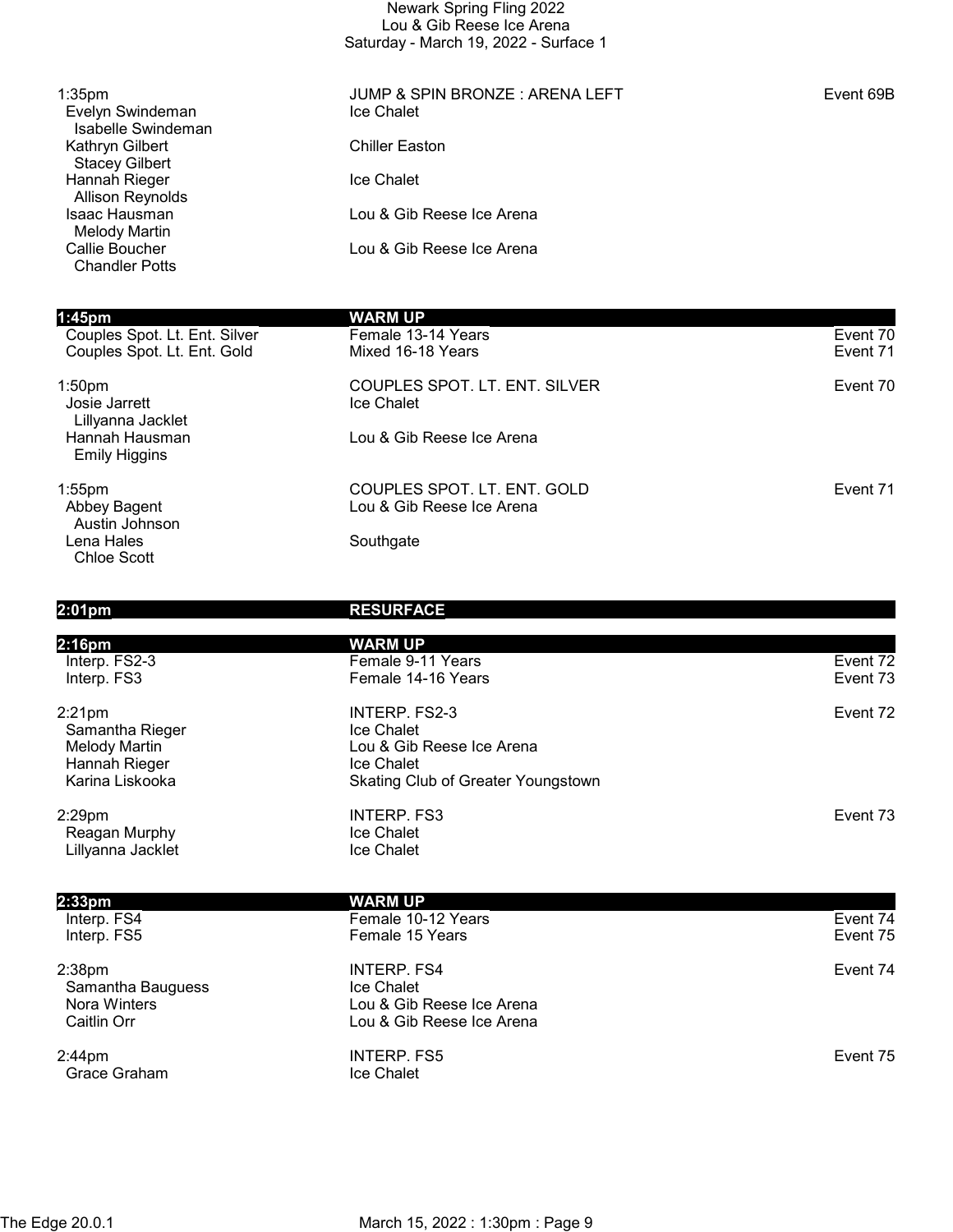|                                                                                                                                          | <b>WARM UP</b>                                                                                                  |                                                                      |
|------------------------------------------------------------------------------------------------------------------------------------------|-----------------------------------------------------------------------------------------------------------------|----------------------------------------------------------------------|
| 2:46pm<br>Rhythmic Hoop FS4<br>Rhythmic Ribbon FS5<br>Rhythmic Ball FS5<br>Rhythmic Hoop FS6<br>Rhythmic Ball FS7<br>Rhythmic Ribbon FS7 | Female 16 Years<br>Female 17 Years<br>Female 18 Years<br>Female 14 Years<br>Male 18 Years<br>Male 16 Years      | Event 76<br>Event 77<br>Event 78<br>Event 79<br>Event 80<br>Event 81 |
| 2:51 <sub>pm</sub><br><b>Rosie Christy</b>                                                                                               | <b>RHYTHMIC HOOP FS4</b><br>Lou & Gib Reese Ice Arena                                                           | Event 76                                                             |
| $2:54$ pm<br>Kylie Armos                                                                                                                 | <b>RHYTHMIC RIBBON FS5</b><br>Southgate                                                                         | Event 77                                                             |
| 2:56pm<br><b>Charlet Geiger</b>                                                                                                          | <b>RHYTHMIC BALL FS5</b><br>Lou & Gib Reese Ice Arena                                                           | Event 78                                                             |
| $2:59$ pm<br><b>Riley Marchand</b>                                                                                                       | RHYTHMIC HOOP FS6<br>Southgate                                                                                  | Event 79                                                             |
| $3:02$ pm<br>Austin Johnson                                                                                                              | <b>RHYTHMIC BALL FS7</b><br>Lou & Gib Reese Ice Arena                                                           | Event 80                                                             |
| $3:05$ pm<br>Noah Hausman                                                                                                                | <b>RHYTHMIC RIBBON FS7</b><br>Lou & Gib Reese Ice Arena                                                         | Event 81                                                             |
| 3:08 <sub>pm</sub><br>Rhythmic Ribbon FS3<br>Rhythmic Ribbon FS4<br>Rhythmic Ribbon FS4                                                  | <b>WARM UP</b><br>Female 11-14 Years<br>Female 10 Years<br>Female 13-14 Years                                   | Event 82<br>Event 83<br>Event 84                                     |
| 3:13 <sub>pm</sub><br>Lillyanna Jacklet<br>Ady Martin                                                                                    | <b>RHYTHMIC RIBBON FS3</b><br>Ice Chalet<br>Lou & Gib Reese Ice Arena                                           | Event 82                                                             |
| 3:18 <sub>pm</sub><br>Nora Winters                                                                                                       | <b>RHYTHMIC RIBBON FS4</b><br>Lou & Gib Reese Ice Arena                                                         | Event 83                                                             |
| 3:20 <sub>pm</sub><br>Abigail Partin<br>Avery Blackledge<br>Josie Jarrett<br>Hannah Hausman                                              | <b>RHYTHMIC RIBBON FS4</b><br>Southgate<br>Lou & Gib Reese Ice Arena<br>Ice Chalet<br>Lou & Gib Reese Ice Arena | Event 84                                                             |

| 3:30 <sub>pm</sub>                                                                        | WARM UP                                                                                  |          |
|-------------------------------------------------------------------------------------------|------------------------------------------------------------------------------------------|----------|
| Lt. Ent. Spot. FS4                                                                        | Female 12-13 Years                                                                       | Event 85 |
| Lt. Ent. Spot. FS6-7                                                                      | Mixed 15-18 Years                                                                        | Event 86 |
| Lt. Ent. Spot. FS4-5                                                                      | Female 15-16 Years                                                                       | Event 87 |
| 3:35 <sub>pm</sub><br>Caitlin Orr                                                         | LT. ENT. SPOT. FS4<br>Lou & Gib Reese Ice Arena                                          | Event 85 |
| Ali Amyx                                                                                  | Lou & Gib Reese Ice Arena                                                                |          |
|                                                                                           |                                                                                          |          |
| 3:40 <sub>pm</sub><br>Lena Hales<br>Aevry Coffman<br>Austin Johnson<br><b>Chloe Scott</b> | LT. ENT. SPOT. FS6-7<br>Southgate<br>Southgate<br>Lou & Gib Reese Ice Arena<br>Southgate | Event 86 |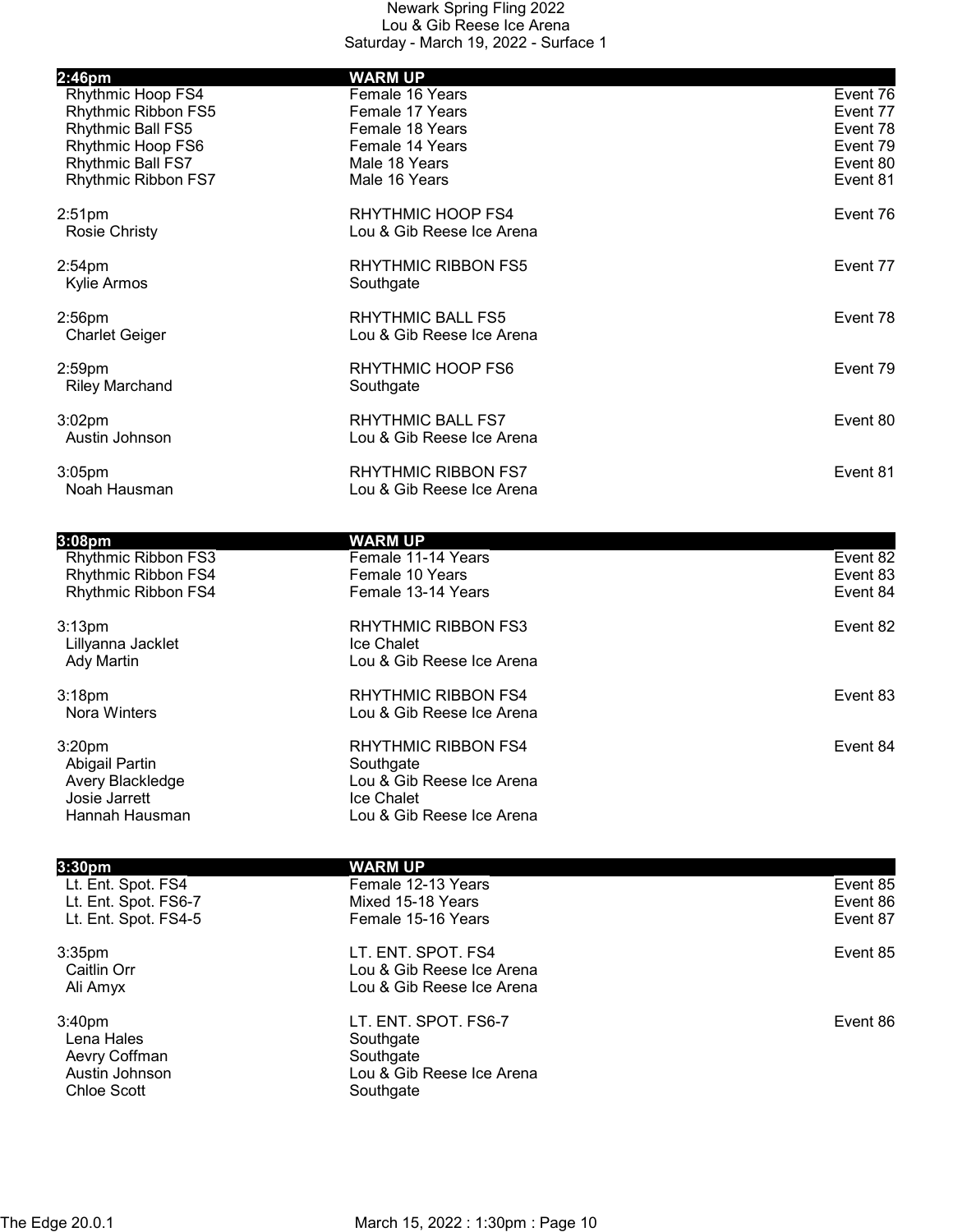| 3:52 <sub>pm</sub><br>Kate Early<br>Alisa Apostoaei<br><b>Brianna Hales</b>                   | LT. ENT. SPOT. FS4-5<br>Ice Chalet<br>Ice Chalet<br>Southgate                                | Event 87                         |
|-----------------------------------------------------------------------------------------------|----------------------------------------------------------------------------------------------|----------------------------------|
| 4:00pm<br>Lt. Ent. Spot. FS1-2<br>Lt. Ent. Spot. FS4-5                                        | <b>WARM UP</b><br>Mixed 8-10 Years<br>Female 10-11 Years                                     | Event 88<br>Event 89             |
| $4:05$ pm<br>Callie Boucher<br>Pepper Emmert<br>Isaac Hausman                                 | LT. ENT. SPOT. FS1-2<br>Lou & Gib Reese Ice Arena<br>Ice Chalet<br>Lou & Gib Reese Ice Arena | Event 88                         |
| $4:12$ pm<br><b>Preslie Armos</b><br>Nora Winters<br><b>Rylan Lent</b>                        | LT. ENT. SPOT. FS4-5<br>Southgate<br>Lou & Gib Reese Ice Arena<br>Southgate                  | Event 89                         |
| 4:20pm<br>Couples Spot. Char. Low<br>Couples Spot. Char. Bronze<br>Couples Spot. Char. Silver | <b>WARM UP</b><br>Mixed 7 Years-Adult<br>Female 9-10 Years<br>Female 10-14 Years             | Event 90<br>Event 91<br>Event 92 |
| $4:25$ pm                                                                                     | COUPLES SPOT. CHAR. LOW                                                                      | Event 90                         |

Lou & Gib Reese Ice Arena

Ice Chalet

4:29pm COUPLES SPOT. CHAR. BRONZE Hannah Rieger **Internal and Tanach Rieger** Ice Chalet Allison Reynolds

4:31pm COUPLES SPOT. CHAR. SILVER Event 92 Samantha Bauguess Samantha Rieger Ella Schall **Lou & Gib Reese Ice Arena**  Ady Martin Joanna Bailey **Lou & Gib Reese Ice Arena** Avery Blackledge

#### 4:39pm RESURFACE

| 4:54pm                                            | <b>WARM UP</b>                        |          |
|---------------------------------------------------|---------------------------------------|----------|
| Couples Spot. Char. Gold                          | Mixed 16-18 Years                     | Event 93 |
| $4:59$ pm<br><b>Natalie Slowik</b><br>Kylie Armos | COUPLES SPOT. CHAR. GOLD<br>Southgate | Event 93 |
| Noah Hausman<br>Austin Johnson                    | Lou & Gib Reese Ice Arena             |          |
| Jaedyn Sobota<br><b>Bonnie Dudley</b>             | <b>Ice Chalet</b>                     |          |
| 5:08pm                                            | WARM UP                               |          |
| Char. Spot. FS1-3                                 | Mixed 8-9 Years                       | Event 94 |
| Char. Spot. FS1-3                                 | Mixed 11-13 Years                     | Event 95 |

Char. Spot. FS1-3 Char. Spot. FS1-3

The Edge 20.0.1 March 15, 2022 : 1:30pm : Page 11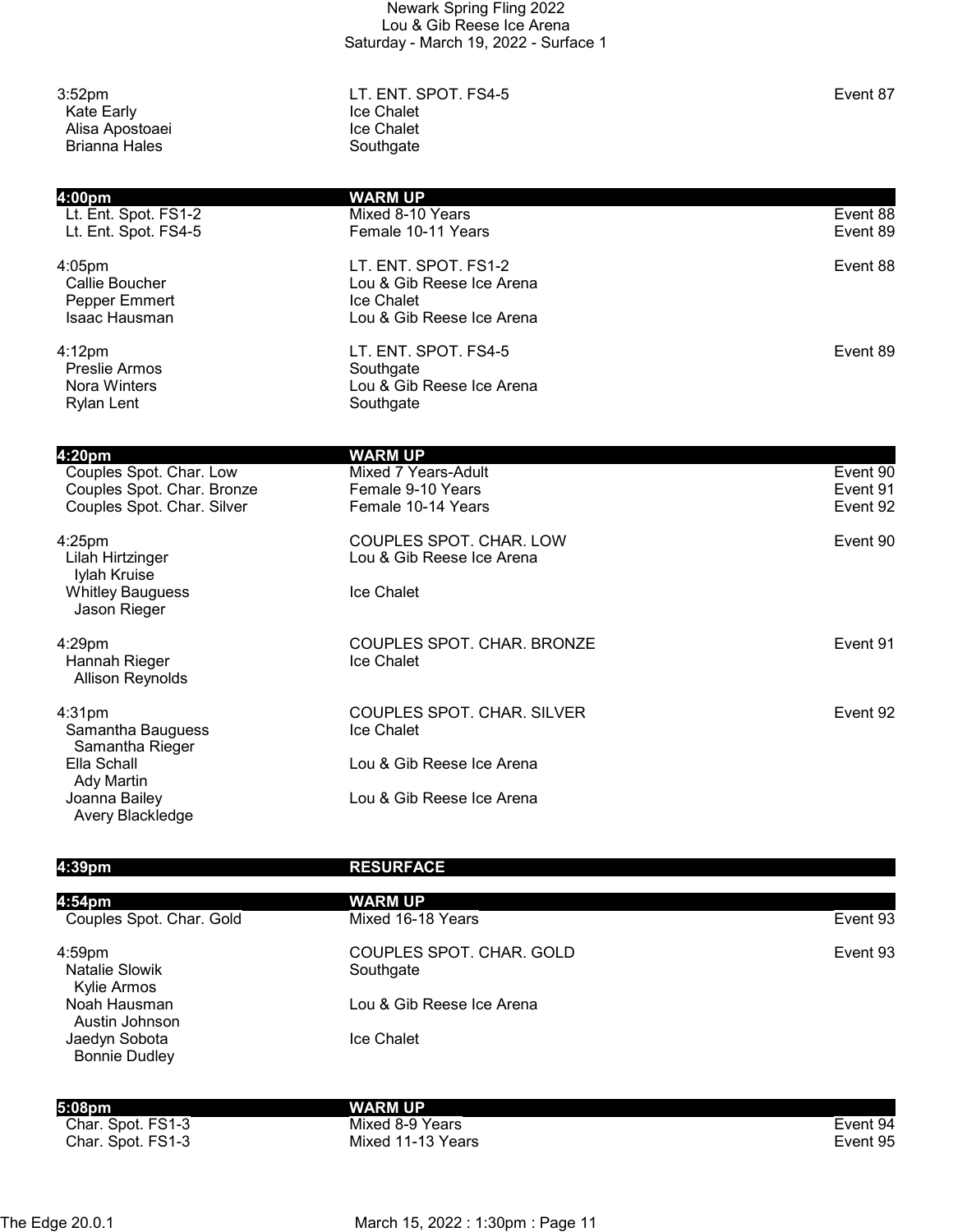|                                                                                                            | Saturday - March 19, 2022 - Surface 1                                                                   |                                   |
|------------------------------------------------------------------------------------------------------------|---------------------------------------------------------------------------------------------------------|-----------------------------------|
| 5:13 <sub>pm</sub><br>Hannah Rieger<br><b>Isaac Hausman</b><br><b>Emily Reimer</b><br><b>Lily Mitchell</b> | CHAR. SPOT. FS1-3<br>Ice Chalet<br>Lou & Gib Reese Ice Arena<br>Lou & Gib Reese Ice Arena<br>Ice Chalet | Event 94                          |
| 5:23pm<br>Shan Chohan<br>Analeigh Roy<br>Ella Edds<br>Samantha Rieger                                      | CHAR. SPOT. FS1-3<br>Ice Chalet<br>Lou & Gib Reese Ice Arena<br>Lou & Gib Reese Ice Arena<br>Ice Chalet | Event 95                          |
| 5:33pm                                                                                                     | <b>WARM UP</b>                                                                                          |                                   |
| Char. Spot. FS4<br>Char. Spot. FS4-5                                                                       | Mixed 10-11 Years<br>Female 12-14 Years                                                                 | Event 96<br>Event 97              |
| 5:38pm<br>Evan Goddard<br>Samantha Bauguess<br><b>Hadley Parish</b>                                        | CHAR. SPOT. FS4<br>Southgate<br>Ice Chalet<br>Southgate                                                 | Event 96                          |
| 5:45pm<br>Ali Amyx<br>Caitlin Orr<br><b>Adelynn Hales</b><br>Josie Jarrett                                 | CHAR. SPOT. FS4-5<br>Lou & Gib Reese Ice Arena<br>Lou & Gib Reese Ice Arena<br>Southgate<br>Ice Chalet  | Event 97                          |
| 5:55pm                                                                                                     | <b>WARM UP</b>                                                                                          |                                   |
| Char. Spot. FS4-5<br>Char. Spot. FS7<br>Ex. Freestyle 8                                                    | Female 16-17 Years<br>Male 18 Years<br>Male 16 Years                                                    | Event 98<br>Event 99<br>Event 100 |
| 6:00pm<br>Kylie Armos<br><b>Rosie Christy</b>                                                              | CHAR. SPOT. FS4-5<br>Southgate<br>Lou & Gib Reese Ice Arena                                             | Event 98                          |
| $6:05$ pm<br>Austin Johnson                                                                                | CHAR. SPOT. FS7<br>Lou & Gib Reese Ice Arena                                                            | Event 99                          |
| 6:08pm<br>Noah Hausman                                                                                     | EX. FREESTYLE 8<br>Lou & Gib Reese Ice Arena                                                            | Event 100                         |
| 6:13pm                                                                                                     | <b>WARM UP</b>                                                                                          |                                   |
| Open FS Bronze<br>Open FS Bronze                                                                           | Mixed 8-9 Years<br>Female 13-14 Years                                                                   | Event 101<br>Event 102            |
| 6:18pm<br>Isaac Hausman<br>Hannah Rieger                                                                   | OPEN FS BRONZE<br>Lou & Gib Reese Ice Arena<br>Ice Chalet                                               | Event 101                         |
| 6:24pm<br>Corinne Hawkey<br>Ella Edds<br>Lillyanna Jacklet                                                 | OPEN FS BRONZE<br>Ice Chalet<br>Lou & Gib Reese Ice Arena<br>Ice Chalet                                 | Event 102                         |
| 6:33 <sub>pm</sub>                                                                                         | <b>WARM UP</b>                                                                                          |                                   |
| Open FS Bronze                                                                                             | Female 11-12 Years                                                                                      | Event 103                         |

Newark Spring Fling 2022 Lou & Gib Reese Ice Arena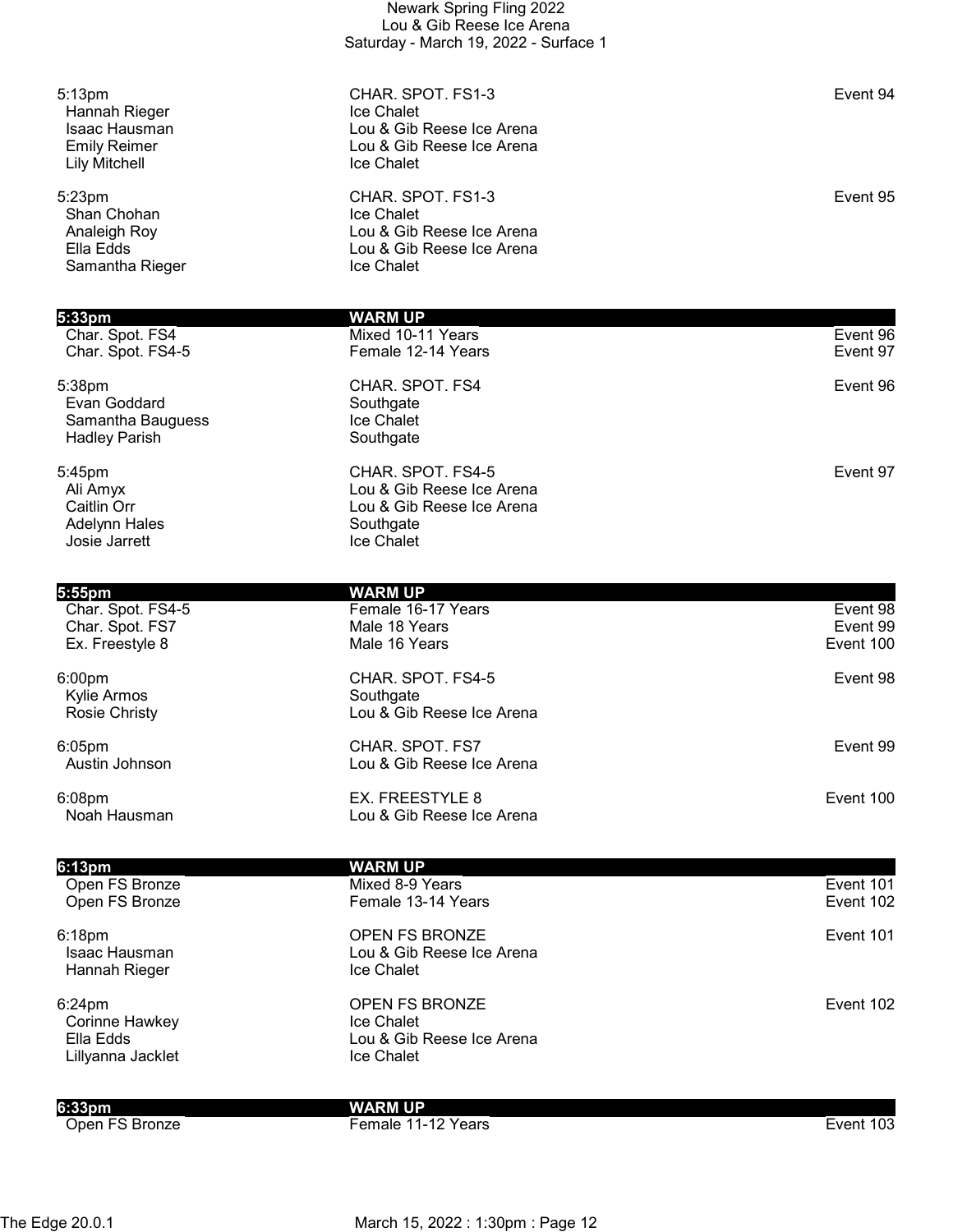| Newark Spring Fling 2022              |
|---------------------------------------|
| Lou & Gib Reese Ice Arena             |
| Saturday - March 19, 2022 - Surface 1 |

| 6:56pm                  | <b>RESURFACE</b>          |           |
|-------------------------|---------------------------|-----------|
| <b>Madison Flintoff</b> | Lou & Gib Reese Ice Arena |           |
| Analeigh Roy            | Lou & Gib Reese Ice Arena |           |
| Ady Martin              | Lou & Gib Reese Ice Arena |           |
| <b>Chandler Potts</b>   | Lou & Gib Reese Ice Arena |           |
| Sarah Giffen            | Lou & Gib Reese Ice Arena |           |
| <b>Audrey Cameron</b>   | Lou & Gib Reese Ice Arena |           |
| 6:38pm                  | <b>OPEN FS BRONZE</b>     | Event 103 |

| 6:56pm                                                                                                           | <b>RESURFACE</b>                                                                                                                        |                        |
|------------------------------------------------------------------------------------------------------------------|-----------------------------------------------------------------------------------------------------------------------------------------|------------------------|
| 7:11pm                                                                                                           | <b>WARM UP</b>                                                                                                                          |                        |
| Open FS Silver                                                                                                   | Mixed 10-11 Years                                                                                                                       | Event 104              |
| 7:16pm<br><b>Rylan Lent</b><br>Nora Winters<br>Preslie Armos<br>Samantha Bauguess<br>Ella Schall<br>Evan Goddard | <b>OPEN FS SILVER</b><br>Southgate<br>Lou & Gib Reese Ice Arena<br>Southgate<br>Ice Chalet<br>Lou & Gib Reese Ice Arena<br>Southgate    | Event 104              |
| 7:34pm                                                                                                           | <b>WARM UP</b>                                                                                                                          |                        |
| Open FS Silver                                                                                                   | Female 13 Years                                                                                                                         | Event 105              |
| 7:39pm<br><b>Alex Gowans</b><br>Abigail Partin<br>Hannah Hausman<br>Megan Reimer                                 | <b>OPEN FS SILVER</b><br>Lou & Gib Reese Ice Arena<br>Southgate<br>Lou & Gib Reese Ice Arena<br>Lou & Gib Reese Ice Arena               | Event 105              |
| 7:51pm                                                                                                           | <b>WARM UP</b>                                                                                                                          |                        |
| Open FS Silver                                                                                                   | Female 14-15 Years                                                                                                                      | Event 106              |
| 7:56pm<br>Katelyn Koklich<br><b>Adelynn Hales</b><br><b>Emily Higgins</b><br>Grace Graham<br>Joanna Bailey       | <b>OPEN FS SILVER</b><br>Lou & Gib Reese Ice Arena<br>Southgate<br>Lou & Gib Reese Ice Arena<br>Ice Chalet<br>Lou & Gib Reese Ice Arena | Event 106              |
|                                                                                                                  |                                                                                                                                         |                        |
| 8:11pm<br>Open FS Silver<br>Open FS Gold Short                                                                   | <b>WARM UP</b><br>Mixed 16-18 Years<br>Female 16-18 Years                                                                               | Event 107<br>Event 108 |
| 8:16pm<br>- Brianna Hales                                                                                        | OPEN FS SILVER<br>Southaate                                                                                                             | Event 107              |

Brianna Hales<br>Antony Goldenberg Brianna Fraies<br>
Antony Goldenberg Lou & Gib Reese Ice Arena<br>
Charlet Geiger Lou & Gib Reese Ice Arena Josie Hamby

8:28pm OPEN FS GOLD SHORT Event 108 Natalie Slowik **Southgate** Southgate

8:34pm<br>Open FS Gold<br>Open FS Gold Open FS Gold Male 16-18 Years Event 110

# Open FS Gold Female 16-18 Years Event 109

Lou & Gib Reese Ice Arena<br>Ice Chalet

Lou & Gib Reese Ice Arena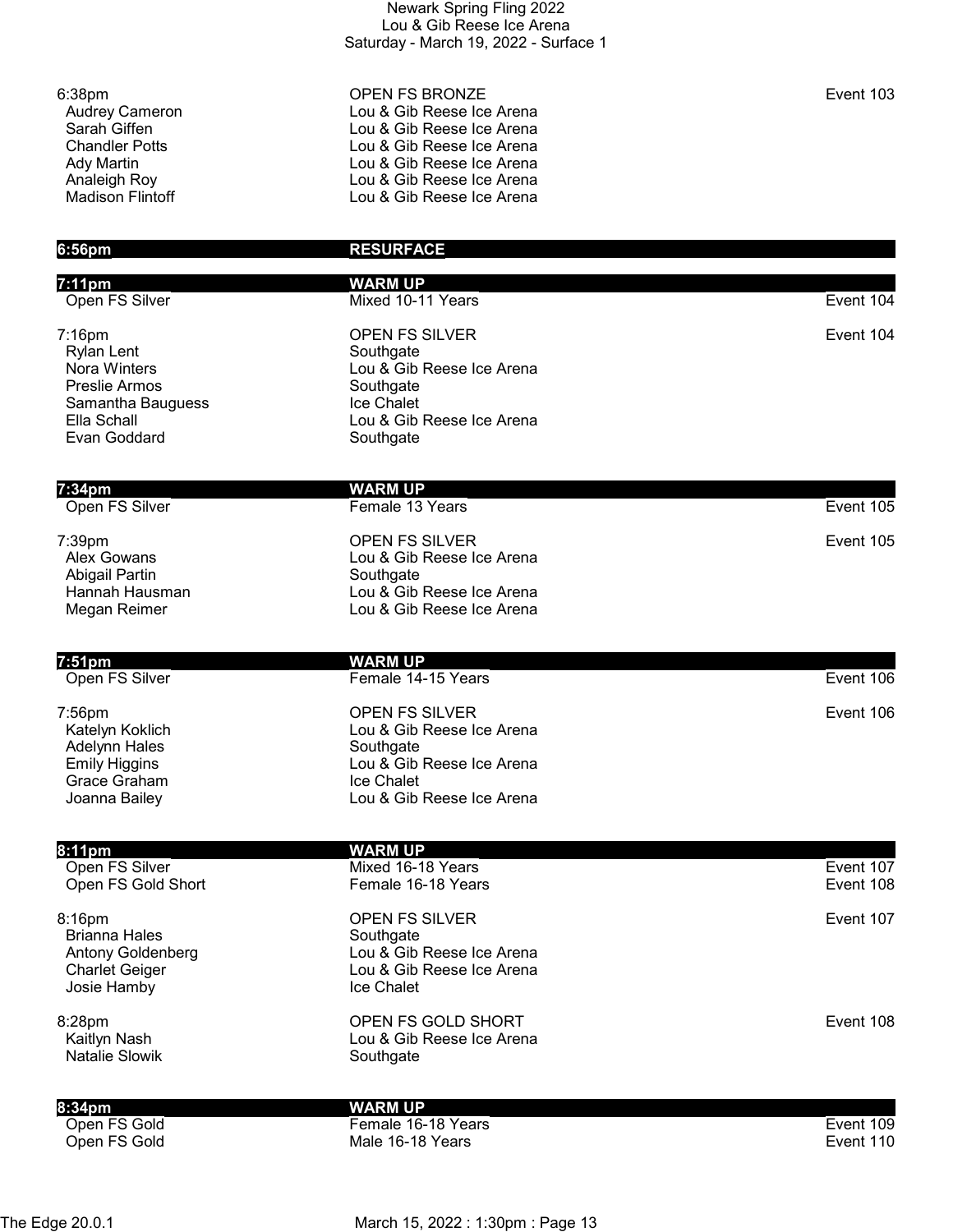| Newark Spring Fling 2022              |
|---------------------------------------|
| Lou & Gib Reese Ice Arena             |
| Saturday - March 19, 2022 - Surface 1 |

8:39pm **OPEN FS GOLD Event 109**  Chloe Scott Southgate Lou & Gib Reese Ice Arena<br>Southgate

8:55pm OPEN FS GOLD Event 110 Noah Hausman **Noah Hausman** Lou & Gib Reese Ice Arena<br>Austin Johnson **Lou & Gib Reese Ice Arena** Lou & Gib Reese Ice Arena

Isabela Miller<br>Abbey Bagent

Lena Hales

## 9:03pm RESURFACE

## 9:18pm WARM UP Ensemble Event 111 9:23pm ENSEMBLE Event 111 Happily Never After **Lou & Gib Reese Ice Arena**<br>
Southgate Team Southgate Southgate Team<br>Mary Poppins Mary Poppins<br>
Snow White's Crew
Snow White's Crew
Book Come Lou & Gib Reese Ice Arena
Snow White's Crew
Book Come Lou & Gib Reese Ice Arena
Lou & Gib Reese Ice Arena Lou & Gib Reese Ice Arena

### 9:39pm END OF DAYS EVENTS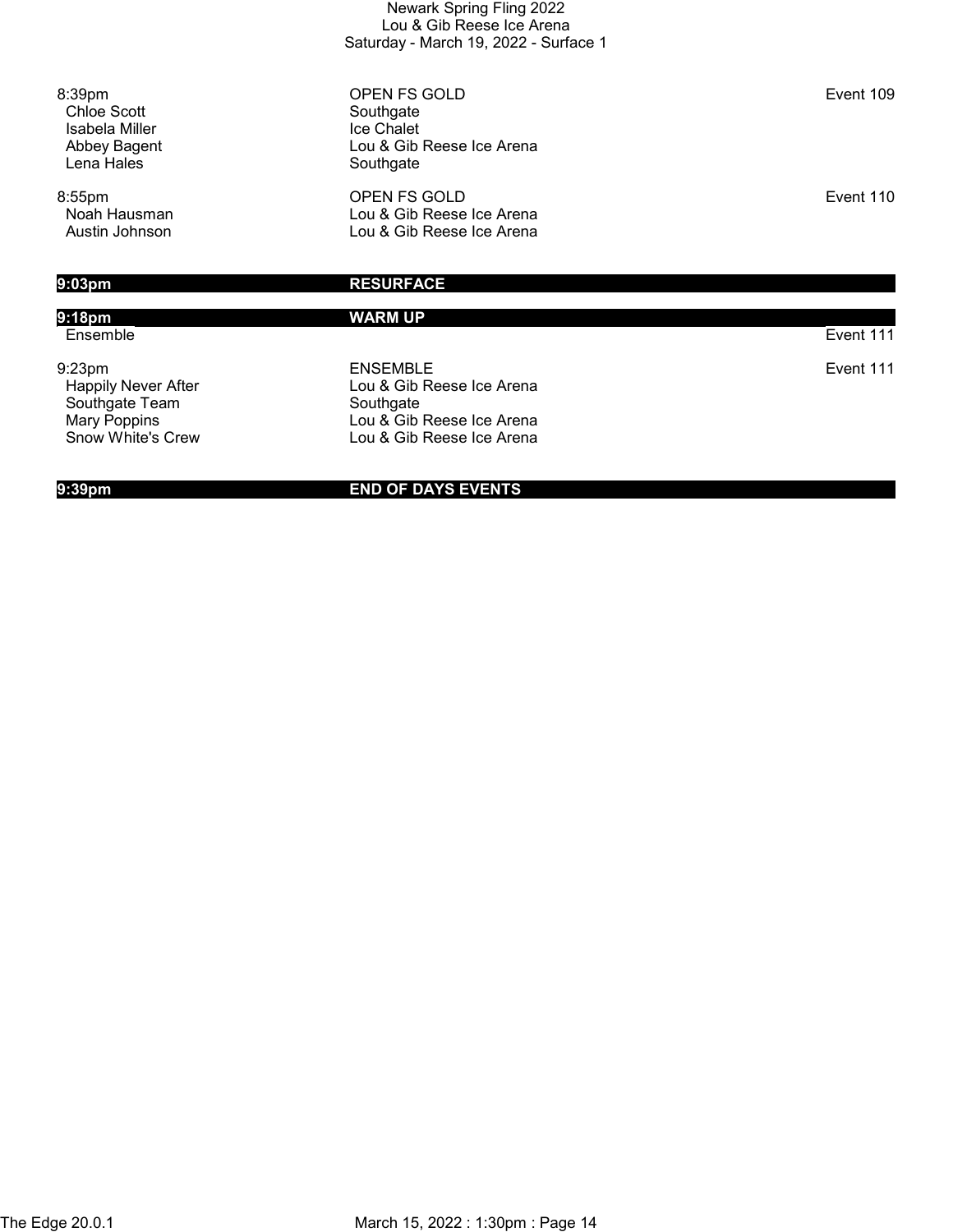| 8:00am                                                                                                | <b>WARM UP</b>                                                                         |                        |
|-------------------------------------------------------------------------------------------------------|----------------------------------------------------------------------------------------|------------------------|
| Sync. Form.                                                                                           | Jr. Youth-Youth                                                                        | Event 112              |
| 8:00am<br>Arctic Snowflakes (Greatest Showman)<br>Chiller Synchro (Denise's Team)                     | SYNC. FORM.<br>Lou & Gib Reese Ice Arena<br><b>Chiller Easton</b>                      | Event 112              |
| 8:13am                                                                                                | <b>WARM UP</b>                                                                         |                        |
| Sync. Advance Form.                                                                                   | Sr. Youth                                                                              | Event 113              |
| 8:13am<br>Chiller Synchro (Shelby's Team)<br>Arctic Snowflakes (Pirate)                               | SYNC. ADVANCE FORM.<br><b>Chiller Easton</b><br>Lou & Gib Reese Ice Arena              | Event 113              |
| 8:26am                                                                                                | <b>WARM UP</b>                                                                         |                        |
| Sync. Skate                                                                                           | Teen                                                                                   | Event 114              |
| 8:26am<br>Chiller Synchro (Mellissa's Team)<br>Arctic Snowflakes (Swing)<br><b>RU Revolution/Teen</b> | <b>SYNC. SKATE</b><br><b>Chiller Easton</b><br>Lou & Gib Reese Ice Arena<br>Ice Chalet | Event 114              |
| 8:41am                                                                                                | <b>ON-ICE AWARDS</b>                                                                   |                        |
| 8:46am                                                                                                | <b>RESURFACE</b>                                                                       |                        |
| 9:16am                                                                                                | <b>WARM UP</b>                                                                         |                        |
| Sync. Form.                                                                                           | Adult                                                                                  | Event 115              |
| 9:16am<br><b>Arctic Snowflakes Adult</b><br>Chiller Synchro (Adult Team)                              | SYNC. FORM.<br>Lou & Gib Reese Ice Arena<br><b>Chiller Easton</b>                      | Event 115              |
| 9:29am                                                                                                | <b>WARM UP</b>                                                                         |                        |
| Sync. Skate                                                                                           | Sr. Youth                                                                              | Event 116              |
| 9:29am<br>Arctic Snowflakes (Warrior)<br><b>RU Revolution/Sr. Youth</b>                               | <b>SYNC, SKATE</b><br>Lou & Gib Reese Ice Arena<br><b>Ice Chalet</b>                   | Event 116              |
| 9:39am                                                                                                | <b>WARM UP</b>                                                                         |                        |
| Sync. Advance Form.                                                                                   | Youth                                                                                  | Event 117              |
| 9:39am<br><b>RU Revolution/Youth</b><br>Arctic Snowflakes (Rock n' Roll)                              | SYNC. ADVANCE FORM.<br>Ice Chalet<br>Lou & Gib Reese Ice Arena                         | Event 117              |
| 9:52am                                                                                                | <b>ON-ICE AWARDS</b>                                                                   |                        |
| 9:57am                                                                                                | <b>RESURFACE</b>                                                                       |                        |
| 10:12am                                                                                               | <b>WARM UP</b>                                                                         |                        |
| Footwork 2<br>Footwork 4                                                                              | Female 11 Years<br>Female 10-11 Years                                                  | Event 118<br>Event 119 |
| Footwork 4-5                                                                                          | Female 13-14 Years                                                                     | Event 120              |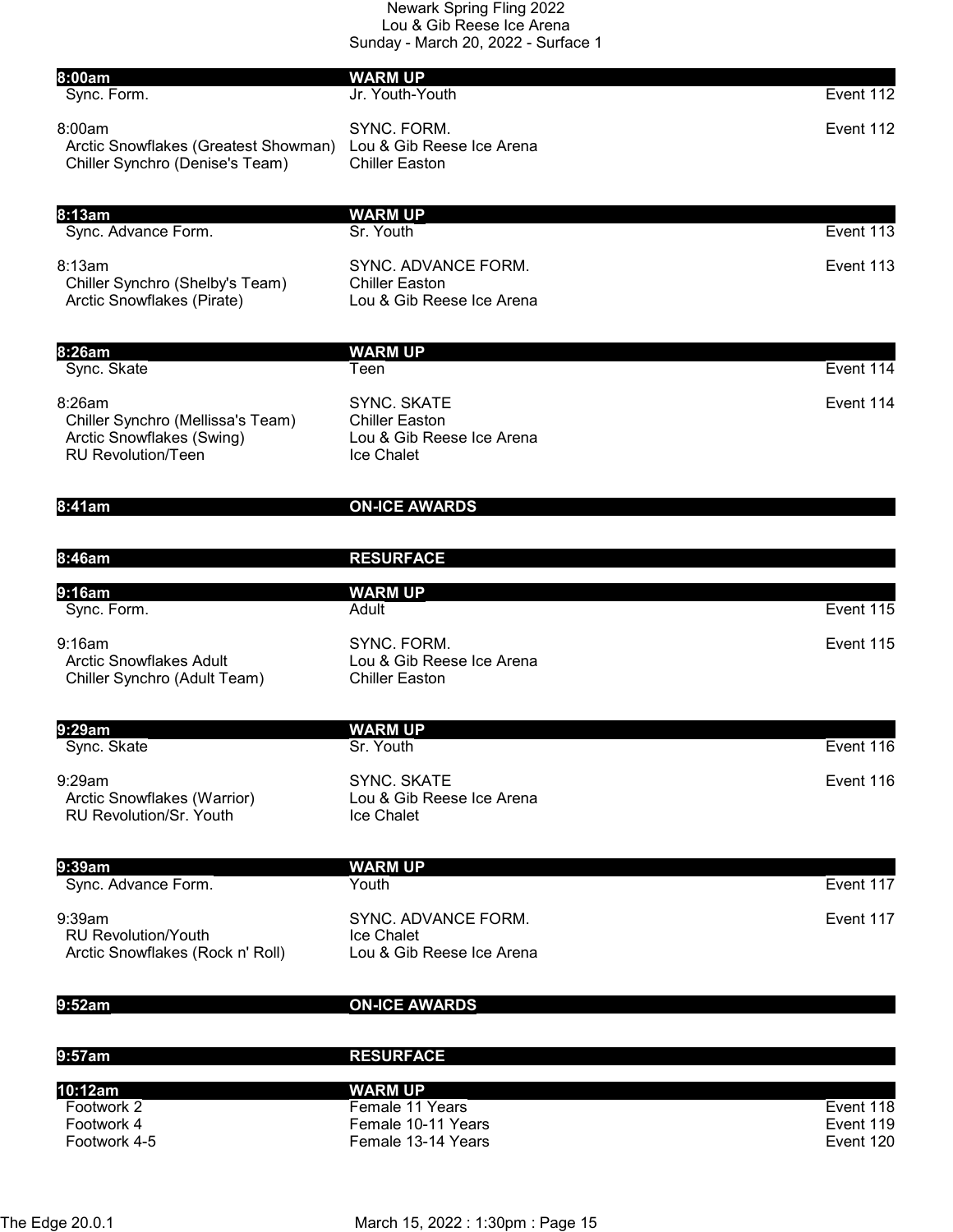| 10:29am                               | WARM UP<br>E. 4 0 4 7 M                                | $\Gamma$ $\Gamma$ 404 |
|---------------------------------------|--------------------------------------------------------|-----------------------|
|                                       |                                                        |                       |
| Alex Gowans                           | Lou & Gib Reese Ice Arena                              |                       |
| Joanna Bailey<br><b>Emily Higgins</b> | Lou & Gib Reese Ice Arena                              |                       |
| Ali Amyx                              | Lou & Gib Reese Ice Arena<br>Lou & Gib Reese Ice Arena |                       |
| Hannah Hausman                        | Lou & Gib Reese Ice Arena                              |                       |
| $10:20$ am                            | FOOTWORK 4-5                                           | Event 120             |
| Samantha Bauguess                     | Ice Chalet                                             |                       |
| Ella Schall                           | Lou & Gib Reese Ice Arena                              |                       |
| 10:16am                               | <b>FOOTWORK4</b>                                       | Event 119             |
|                                       |                                                        |                       |
| Sarah Giffen                          | Lou & Gib Reese Ice Arena                              |                       |
| 10:15am                               | FOOTWORK 2                                             | Event 118             |
|                                       |                                                        |                       |
|                                       | Sunday - March 20, 2022 - Surface 1                    |                       |
|                                       | Lou & Gib Reese Ice Arena                              |                       |

Newark Spring Fling 2022

| Footwork 4-5                                                                                | Female 16-17 Years                                                 | Event 121 |
|---------------------------------------------------------------------------------------------|--------------------------------------------------------------------|-----------|
| Footwork 6-7                                                                                | Female 14-16 Years                                                 | Event 122 |
| 10:32am<br><b>Rosie Christy</b><br>Kylie Armos                                              | FOOTWORK 4-5<br>Lou & Gib Reese Ice Arena<br>Southgate             | Event 121 |
| $10:36$ am<br><b>Riley Marchand</b><br>Isabela Miller<br><b>Natalie Slowik</b><br>Sora Imai | FOOTWORK 6-7<br>Southgate<br>Ice Chalet<br>Southgate<br>Ice Chalet | Event 122 |

| 10:43am                                                                                           | <b>WARM UP</b>                                                                                              |                                                      |
|---------------------------------------------------------------------------------------------------|-------------------------------------------------------------------------------------------------------------|------------------------------------------------------|
| Footwork 7-Gold                                                                                   | Female 17-18 Years                                                                                          | Event 123                                            |
| Footwork 9                                                                                        | Female 18 Years                                                                                             | Event 124                                            |
| $10:46$ am<br><b>Bonnie Dudley</b><br>Kaitlyn Nash<br><b>Chloe Scott</b><br><b>Charlet Geiger</b> | <b>FOOTWORK 7-GOLD</b><br>Ice Chalet<br>Lou & Gib Reese Ice Arena<br>Southgate<br>Lou & Gib Reese Ice Arena | Event 123                                            |
| 10:54am<br>Abbey Bagent                                                                           | FOOTWORK9<br>Lou & Gib Reese Ice Arena                                                                      | Event 124                                            |
| 10:55am<br>$\sim$ $\sim$                                                                          | WARM UP                                                                                                     | $\overline{\phantom{0}}$<br>$\overline{\phantom{a}}$ |

| ιιν. συαι ιι                                           | WAND YE                                       |           |
|--------------------------------------------------------|-----------------------------------------------|-----------|
| Couples Spot. Drama Bronze                             | Female 25 Years-Adult                         | Event 125 |
| 11:00am<br>Celeste Prince<br><b>Breanne Reamsnider</b> | COUPLES SPOT, DRAMA BRONZE<br>Chiller Easton. | Event 125 |

| 11:03am                            | <b>WARM UP</b>                              |           |
|------------------------------------|---------------------------------------------|-----------|
| Artistic FS1-3                     | Female 9-11 Years                           | Event 126 |
| Artistic FS1-2                     | Female 14-18 Years                          | Event 127 |
| <b>Artistic FS3</b>                | Female 14-16 Years                          | Event 128 |
| 11:08am<br><b>Madison Flintoff</b> | ARTISTIC FS1-3<br>Lou & Gib Reese Ice Arena | Event 126 |
| <b>Lily Mitchell</b>               | <b>Ice Chalet</b>                           |           |
| Samantha Rieger                    | <b>Ice Chalet</b>                           |           |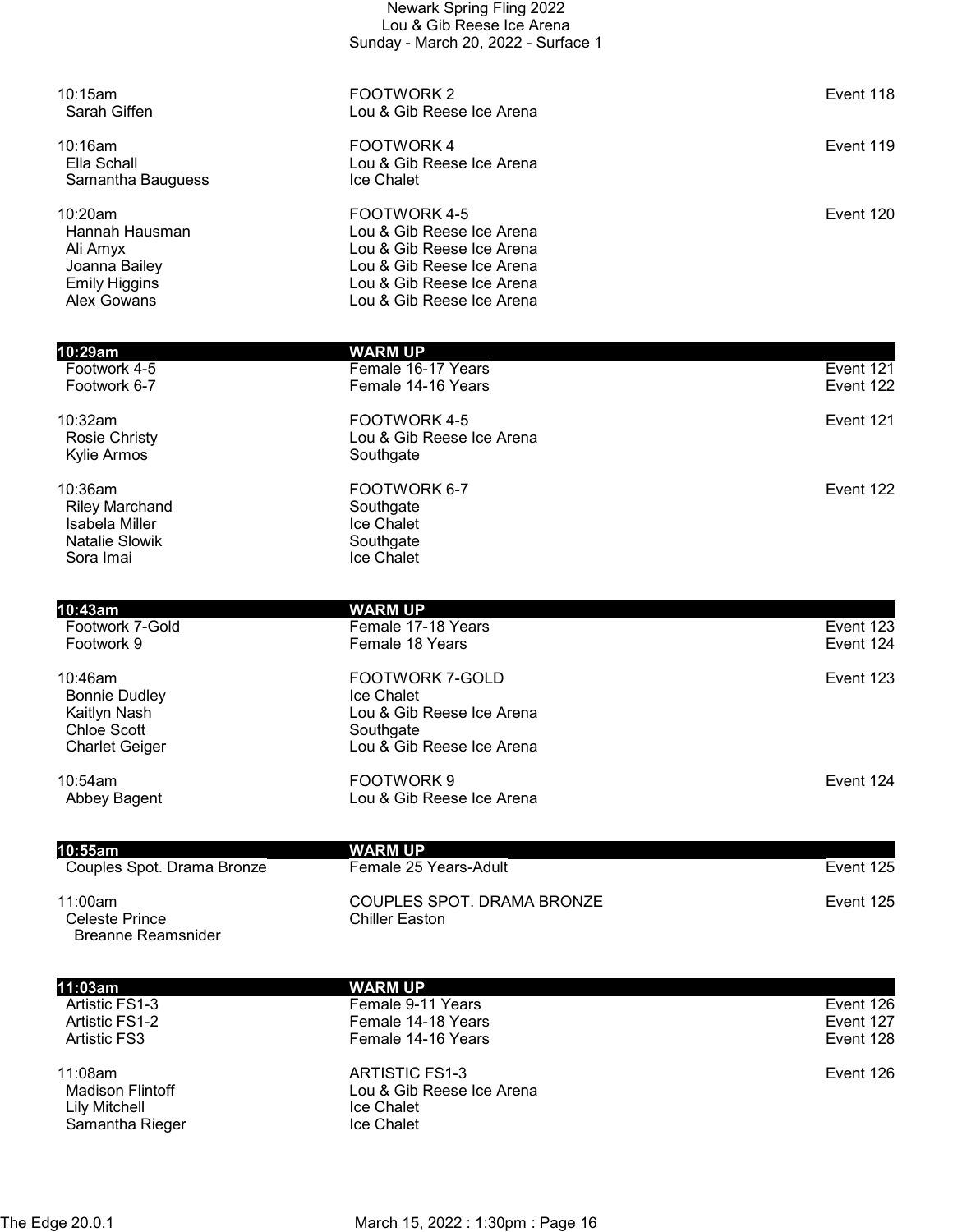| 11:15am<br><b>Josie Swartz</b><br><b>Rachil McAllister</b> | <b>ARTISTIC FS1-2</b><br>Lou & Gib Reese Ice Arena<br>Ice Chalet | Event 127              |
|------------------------------------------------------------|------------------------------------------------------------------|------------------------|
| 11:20am<br>Lillyanna Jacklet<br>Reagan Murphy              | <b>ARTISTIC FS3</b><br>Ice Chalet<br>Ice Chalet                  | Event 128              |
| 11:25am                                                    | <b>WARM UP</b>                                                   |                        |
| Artistic FS4                                               | Female 10-11 Years                                               | Event 129              |
| Artistic FS4-5<br><b>Artistic FS4</b>                      | Female 13-14 Years<br>Female 16 Years                            | Event 130<br>Event 131 |
| <b>Artistic FS4</b>                                        | Female 18-20 Years                                               | Event 132              |
|                                                            |                                                                  |                        |
| 11:30am<br>Samantha Bauguess                               | <b>ARTISTIC FS4</b><br>Ice Chalet                                | Event 129              |
| Madeleine Darby                                            | Ice Chalet                                                       |                        |
| 11:35am                                                    | <b>ARTISTIC FS4-5</b>                                            | Event 130              |
| Avery Blackledge                                           | Lou & Gib Reese Ice Arena                                        |                        |
| <b>Alex Gowans</b>                                         | Lou & Gib Reese Ice Arena                                        |                        |
| <b>Emily Higgins</b><br>Hannah Hausman                     | Lou & Gib Reese Ice Arena<br>Lou & Gib Reese Ice Arena           |                        |
|                                                            |                                                                  |                        |
| 11:45am<br>Hannah Benson                                   | <b>ARTISTIC FS4</b><br>Ice Chalet                                | Event 131              |
| <b>Rosie Christy</b>                                       | Lou & Gib Reese Ice Arena                                        |                        |
|                                                            |                                                                  |                        |
| 11:50am<br>Josie Hamby                                     | <b>ARTISTIC FS4</b><br>Ice Chalet                                | Event 132              |
| Isabella Birman                                            | Southgate                                                        |                        |
|                                                            |                                                                  |                        |
| 11:55am                                                    | <b>WARM UP</b>                                                   |                        |
| Artistic FS6-7<br>Artistic FS6-7                           | Mixed 14-16 Years<br>Mixed 18-20 Years                           | Event 133<br>Event 134 |
|                                                            |                                                                  |                        |
| 12:00pm                                                    | <b>ARTISTIC FS6-7</b>                                            | Event 133              |
| Aevry Coffman<br>Isabela Miller                            | Southgate<br>Ice Chalet                                          |                        |
| <b>Natalie Slowik</b>                                      | Southgate                                                        |                        |
| Noah Hausman                                               | Lou & Gib Reese Ice Arena                                        |                        |
| Sora Imai                                                  | Ice Chalet                                                       |                        |
| 12:15pm                                                    | <b>ARTISTIC FS6-7</b>                                            | Event 134              |
| Kaitlyn Nash                                               | Lou & Gib Reese Ice Arena                                        |                        |
| Abbey Bagent<br>Jaedyn Sobota                              | Lou & Gib Reese Ice Arena<br>Ice Chalet                          |                        |
| Jeshua Jacklet                                             | Ice Chalet                                                       |                        |
|                                                            |                                                                  |                        |

| 12:30pm             | <b>RESURFACE</b>                   |           |
|---------------------|------------------------------------|-----------|
| 12:45pm             | <b>WARM UP</b>                     |           |
| Drama Spot. FS3     | Female 11-14 Years                 | Event 135 |
| Drama Spot. FS4     | Female 13 Years                    | Event 136 |
| Drama Spot. FS5     | Female 16-17 Years                 | Event 137 |
| 12:50 <sub>pm</sub> | DRAMA SPOT. FS3                    | Event 135 |
| Karina Liskooka     | Skating Club of Greater Youngstown |           |
| Lillyanna Jacklet   | <b>Ice Chalet</b>                  |           |
|                     |                                    |           |

The Edge 20.0.1 March 15, 2022 : 1:30pm : Page 17